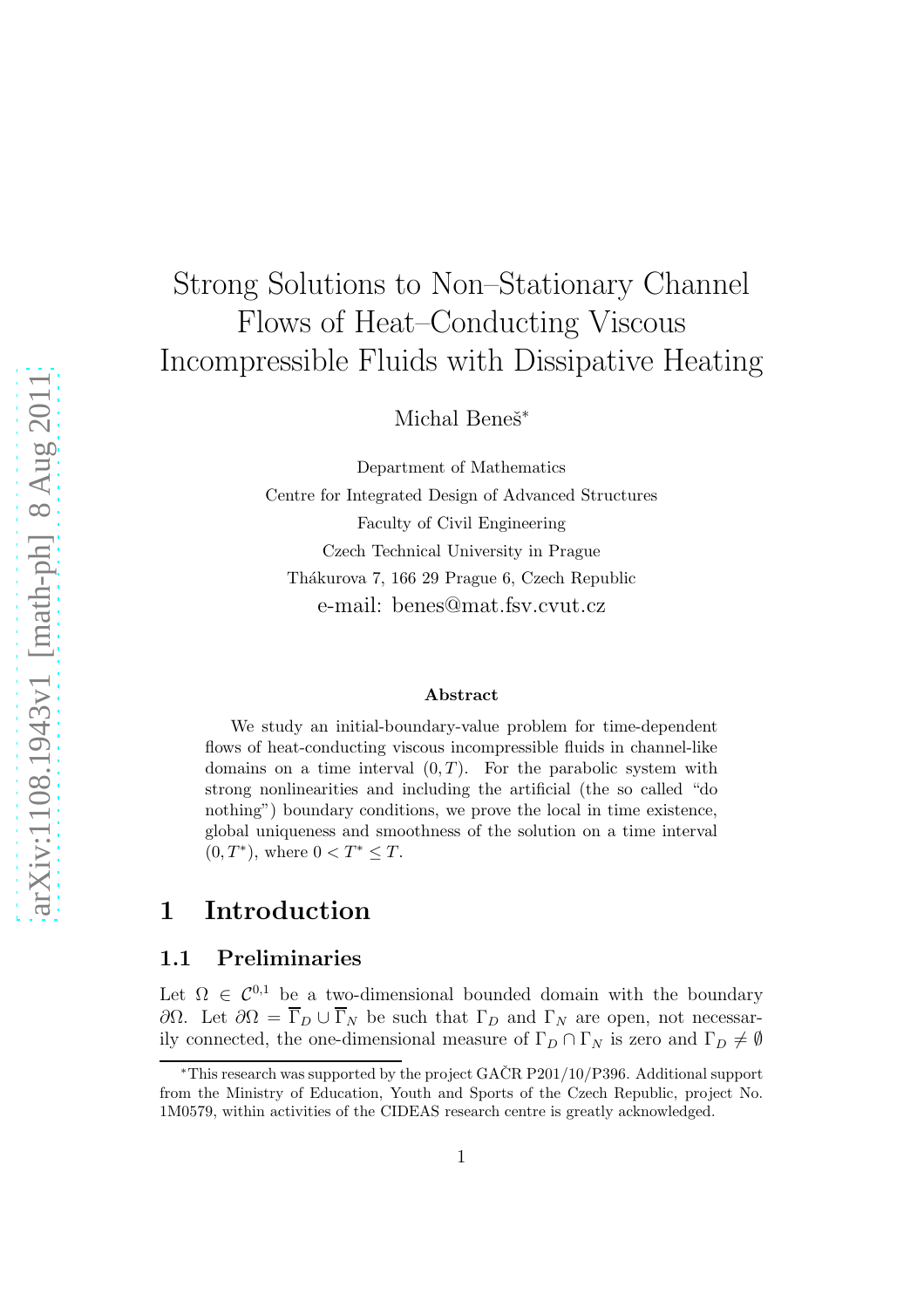$(\Gamma_N = \bigcup_i^m \Gamma_N^{(i)}, \overline{\Gamma}_N^{(i)} \cap \overline{\Gamma}_N^{(j)} = \emptyset$  for  $i \neq j$ ). In a physical sense,  $\Omega$  represents a "truncated" region of an unbounded channel system occupied by a moving heat–conducting viscous incompressible fluid.  $\Gamma_D$  will denote the "lateral" surface and  $\Gamma_N$  represents the open parts of the region  $\Omega$ . We assume that in/outflow channel segments extend as straight pipes. All portions of  $\Gamma_N$  are taken to be flat and the boundary  $\Gamma_N$  and rigid boundary  $\Gamma_D$  form a right angle at each point where the boundary conditions change. Moreover, we assume that  $\Gamma_D$  is smooth (of class  $\mathcal{C}^{\infty}$ ).

The flow of a viscous incompressible heat–conducting constant–property fluid is governed by balance equations for linear momentum, mass and internal energy [\[5\]](#page-19-0)

$$
\varrho(\boldsymbol{u}_t + (\boldsymbol{u} \cdot \nabla)\boldsymbol{u}) - \nu \Delta \boldsymbol{u} + \nabla \pi = \varrho(1 - \alpha \theta) \boldsymbol{f}, \tag{1}
$$

<span id="page-1-1"></span><span id="page-1-0"></span>
$$
\operatorname{div} \mathbf{u} = 0,\tag{2}
$$

$$
c_p \varrho \left( \theta_t + \boldsymbol{u} \cdot \nabla \theta \right) - \kappa \Delta \theta - \nu \boldsymbol{e}(\boldsymbol{u}) : \boldsymbol{e}(\boldsymbol{u}) = \varrho \alpha \theta \boldsymbol{f} \cdot \boldsymbol{u} + h. \tag{3}
$$

Here  $u = (u_1, u_2)$ ,  $\pi$  and  $\theta$  denote the unknown velocity, pressure and temperature, respectively. Tensor  $e(u)$  denotes the symmetric part of the velocity gradient. Data of the problem are as follows:  $f$  is a body force and h a heat source term. Positive constant material coefficients represent the kinematic viscosity  $\nu$ , density  $\rho$ , heat conductivity  $\kappa$ , specific heat at constant pressure  $c_p$  and thermal expansion coefficient of the fluid  $\alpha$ . The energy balance equation [\(3\)](#page-1-0) takes into account the phenomena of the viscous energy dissipation and adiabatic heat effects. For rigorous derivation of the model like  $(1)$ – $(3)$ we refer the readers to [\[11\]](#page-20-0).

Concerning the boundary conditions of the flow, it is a standard situation to prescribe the non-homogeneous Dirichlet boundary condition for temperature and homogeneous no-slip boundary condition for velocity of the fluid on the fixed walls of the channel. In the case of temperature outflow boundary condition on  $\Gamma_N$ , we accept a frequently used assumption as "zero flux density", which is equivalent to the condition  $\nabla \theta \cdot \mathbf{n} = 0$ , sometimes referred to as a "do nothing" (or "natural") boundary condition and rather used in numerical simulations (cf. [\[24\]](#page-21-0)). However, it is really not clear which boundary condition for **u** should be prescribed on  $\Gamma_N$ . The boundary condition

<span id="page-1-2"></span>
$$
-\pi n_i + \nu \frac{\partial u}{\partial n_i} = F_i n_i \tag{4}
$$

prescribed on  $\Gamma_N^{(i)}$  is again often called "do nothing" (or "free outflow") boundary condition (cf. [\[7\]](#page-19-1), [\[8\]](#page-19-2), [\[10\]](#page-19-3)). Here  $F_i$  are given functions of space and time and  $n_i$  is the outer unit normal to  $\Gamma_N^{(i)}$ ,  $i = 1, \ldots, m$ . The boundary condition [\(4\)](#page-1-2) results from a variational principle and does not have a real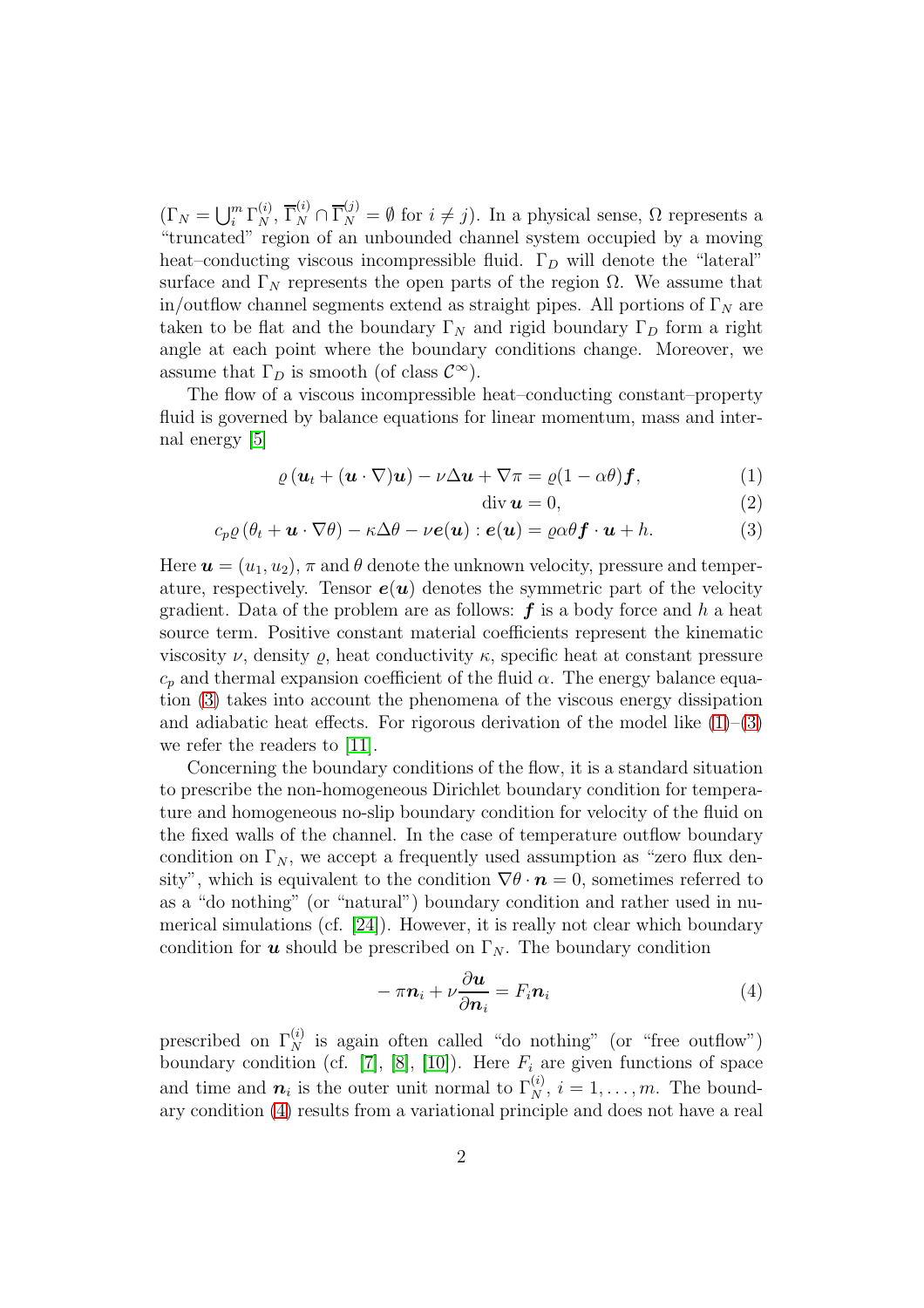physical meaning but is rather used in truncating large physical domains. It has been proven to be convenient in numerical modeling of parallel flows. For more information about application of this boundary condition and the physical meaning of the quantities  $F_i$  we refer to [\[7\]](#page-19-1).

**Remark 1.1** Assume that  $F_i$  are given smooth functions on  $\Gamma_N^{(i)}$ ,  $i = 1, \ldots, m$ , and consider the smooth extension F such that  $F(\mathbf{x},t)|_{\Gamma_N^{(i)}} \equiv F_i(\mathbf{x},t)$ . Introducing the new variable  $\mathcal{P} = \pi + F$  this amounts to solving the homogeneous "do nothing" boundary condition transferring the data from the right-hand side of [\(4\)](#page-1-2) to the right-hand side of the linear momentum balance equation. Hence we will assume throughout this paper, without loss of generality, that  $F_i \equiv 0 \in (4), i = 1, \ldots, m.$  $F_i \equiv 0 \in (4), i = 1, \ldots, m.$  $F_i \equiv 0 \in (4), i = 1, \ldots, m.$ 

**Remark 1.2** To simplify the notation in the whole paper, we normalize material constants  $\varrho$ ,  $\nu$ ,  $\kappa$ ,  $\alpha$  and  $c_p$  to one.

The paper is organized as follows. In Subsection [1.2,](#page-3-0) we introduce basic notations and some appropriate function spaces in order to precisely formulate our problem. In Section [2,](#page-4-0) we present the strong form of the model for the non-stationary motion of viscous incompressible heat-conducting fluids in a channel considered in our work, impose compatibility conditions on initial data, specify our smoothness assumptions on data and formulate the problem in a variational setting. The main result of our work is established at the end of Section [2.](#page-4-0) In Section [3,](#page-7-0) we present basic results on the existence, uniqueness and energy estimates of the solution to an auxiliary linearized problems, the decoupled initial-boundary value problems for the Stokes and heat equations. The main result, stated in Section [2,](#page-4-0) is proved in Section [4](#page-8-0) via the Banach contraction principle. In the proof of local in time existence, presented in Subsection [4.1,](#page-8-1) we rely on the energy estimates for linear problems, regularity of stationary solutions and interpolations-like inequalities. The global in time uniqueness of the strong solution is proved in Subsection [4.2](#page-15-0) using the technique of Gronwall lemma.

Remark 1.3 Let us note that our results can be extended to the problem if we consider the so called "free surface" boundary condition on  $\Gamma_N$  and replace  $(4)$  by

$$
-\pi \boldsymbol{n} + \nu [\nabla \boldsymbol{u} + (\nabla \boldsymbol{u})^{\top}]\boldsymbol{n} = \boldsymbol{0}.
$$

However, to ensure the smoothness of the solution and exclude boundary singularities near the points where the boundary conditions change their type some additional requirements on the geometry of the domain need to be introduced. This means that  $\Gamma_N$  and  $\Gamma_D$  form an angle  $\omega < \pi/4$  at each point where the boundary conditions change (see [\[23\]](#page-21-1)).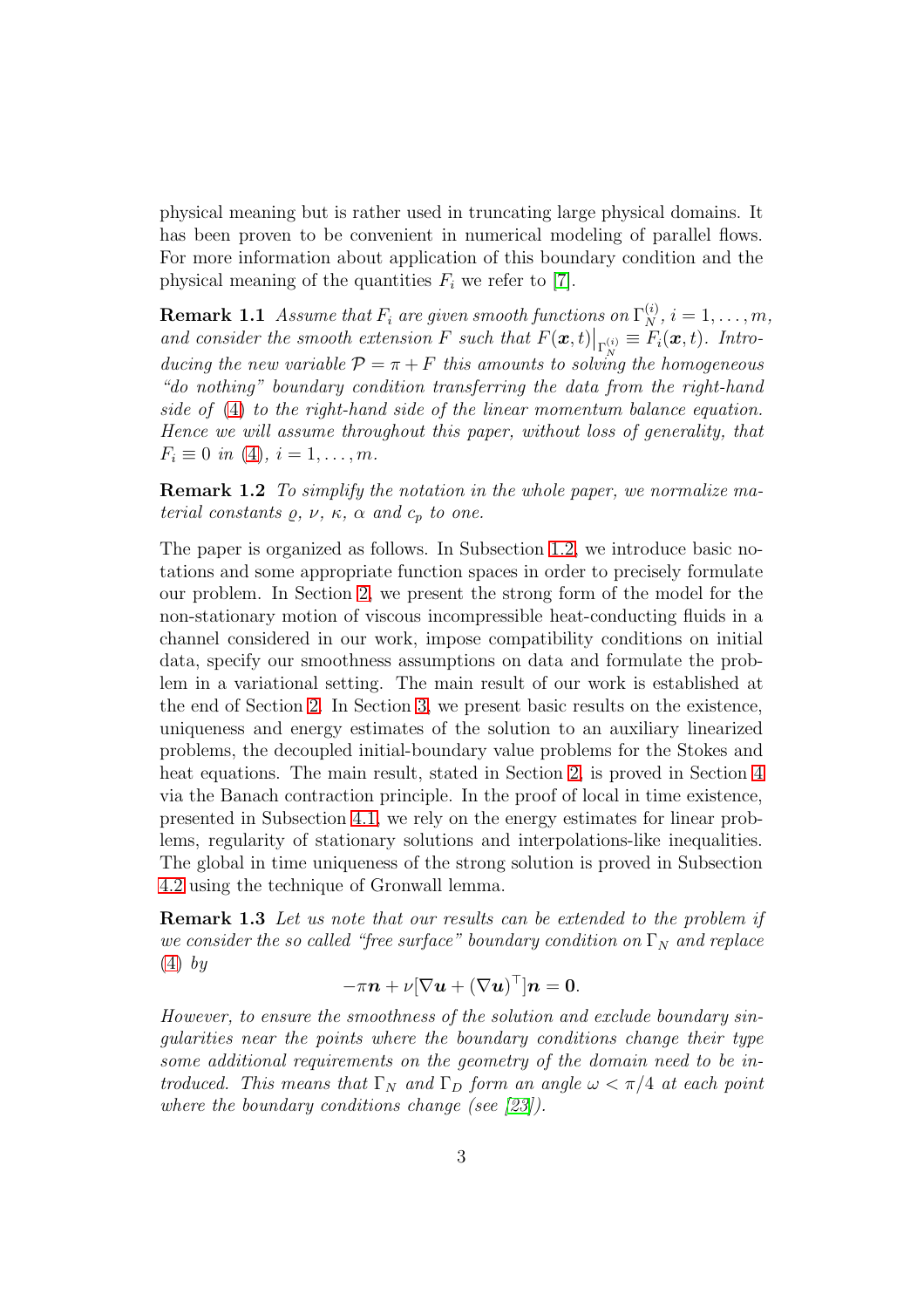#### <span id="page-3-0"></span>1.2 Basic notation and some function spaces

Vector functions and operators acting on vector functions are denoted by boldface letters. Unless specified otherwise, we use Einstein's summation convention for indices running from 1 to 2. Throughout the paper, we will always use positive constants  $c, c_1, c_2, \ldots$ , which are not specified and which may differ from line to line.

For an arbitrary  $r \in [1, +\infty]$ ,  $L^r(\Omega)$  denotes the usual Lebesgue space equipped with the norm  $\|\cdot\|_{L^r(\Omega)}$ , and  $W^{k,p}(\Omega)$ ,  $k \geq 0$  (k need not to be an integer, see [\[20\]](#page-20-1)),  $p \in [1, +\infty]$ , denotes the usual Sobolev space with the norm  $\|\cdot\|_{W^{k,p}(\Omega)}$ . For simplicity we denote shortly  $\mathbf{W}^{k,p} \equiv W^{k,p}(\Omega)^2$  and  $\mathbf{L}^r \equiv L^r(\Omega)^2.$ 

To simplify mathematical formulations we introduce the following notations:

<span id="page-3-1"></span>
$$
a_u(\mathbf{u}, \mathbf{v}) := \int_{\Omega} \frac{\partial u_i}{\partial x_j} \frac{\partial v_i}{\partial x_j} d(\Omega), \tag{5}
$$

$$
b(\boldsymbol{u}, \boldsymbol{v}, \boldsymbol{w}) := \int_{\Omega} u_j \frac{\partial v_i}{\partial x_j} w_i \, d(\Omega), \tag{6}
$$

<span id="page-3-4"></span>
$$
a_{\theta}(\theta,\varphi) := \int_{\Omega} \nabla \theta \cdot \nabla \varphi \,d(\Omega),\tag{7}
$$

$$
d(\mathbf{u}, \theta, \varphi) := \int_{\Omega} \mathbf{u} \cdot \nabla \theta \varphi \, d(\Omega), \tag{8}
$$

$$
e(\boldsymbol{u}, \boldsymbol{v}, \varphi) := \int_{\Omega} e_{ij}(\boldsymbol{u}) e_{ij}(\boldsymbol{v}) \varphi \, d(\Omega), \tag{9}
$$

<span id="page-3-5"></span><span id="page-3-3"></span>
$$
(\boldsymbol{u}, \boldsymbol{v}) := \int_{\Omega} \boldsymbol{u} \cdot \boldsymbol{v} \, d(\Omega), \tag{10}
$$

<span id="page-3-2"></span>
$$
(\theta, \varphi)_{\Omega} := \int_{\Omega} \theta \varphi \, d(\Omega). \tag{11}
$$

In [\(5\)](#page-3-1)–[\(11\)](#page-3-2) all functions  $u, v, w, \theta, \varphi$  are smooth enough, such that all inte-grals on the right-hand sides make sense. In [\(9\)](#page-3-3)  $e_{ij}(\mathbf{u})$  denotes the components of the tensor  $e(u)$  defined by

$$
e_{ij}(\mathbf{u}) = \frac{1}{2} \left( \frac{\partial u_i}{\partial x_j} + \frac{\partial u_j}{\partial x_i} \right), \qquad i, j = 1, 2.
$$

Let

$$
\mathcal{E}_u := \left\{ \boldsymbol{u} \in C^\infty(\overline{\Omega})^2; \text{ div } \boldsymbol{u} = 0, \text{ supp } \boldsymbol{u} \cap \Gamma_D = \emptyset \right\}
$$
 (12)

and

$$
\mathcal{E}_{\theta} := \left\{ \theta \in C^{\infty}(\overline{\Omega}); \, \operatorname{supp} \theta \cap \Gamma_D = \emptyset \right\}
$$
 (13)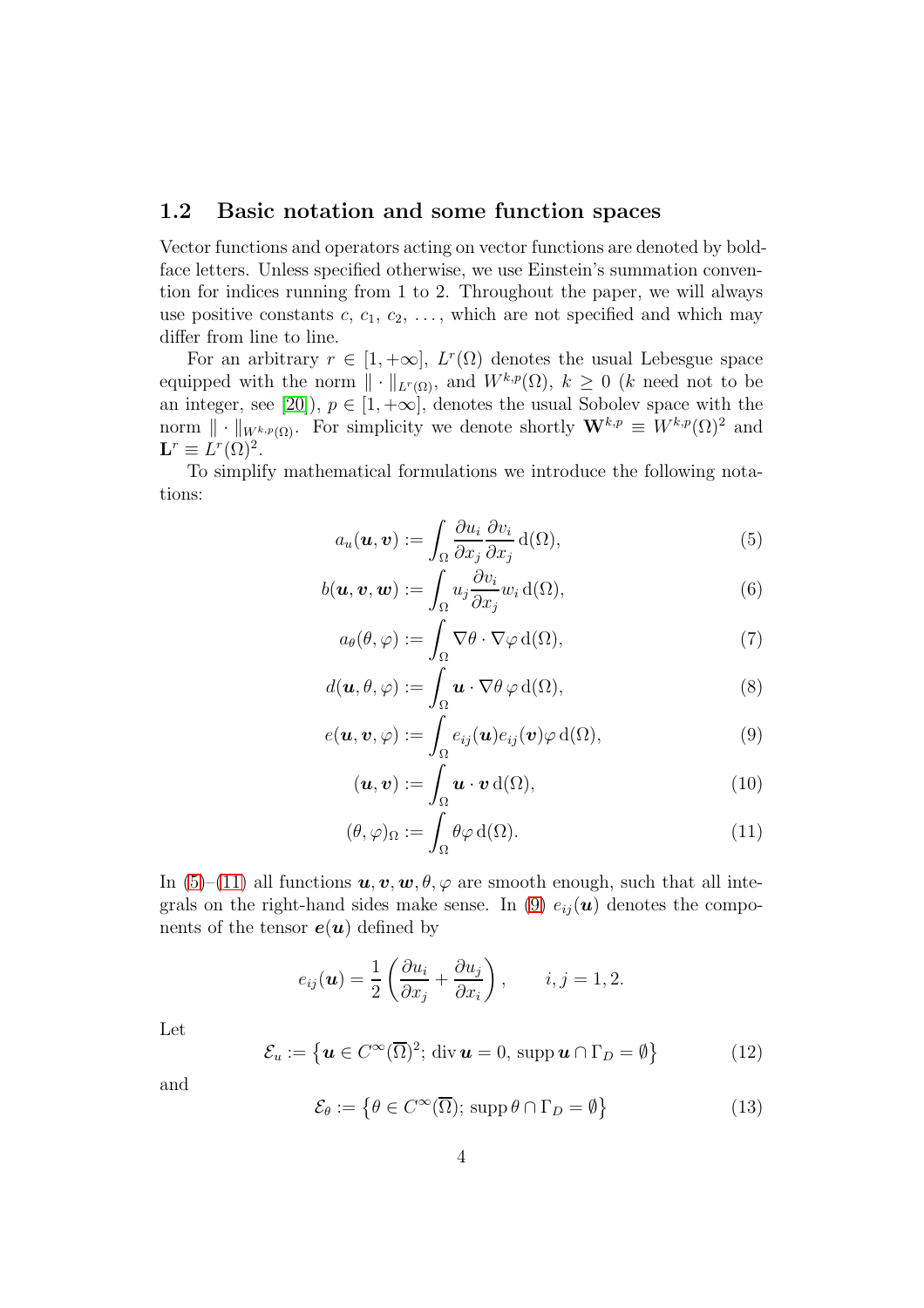and  $\mathbf{V}_u^{k,p}$  be the closure of  $\mathcal{E}_u$  in the norm of  $W^{k,p}(\Omega)^2$ ,  $k \geq 0$  and  $1 \leq p \leq \infty$ . Similarly, let  $V^{k,p}_{\theta}$ <sup>*k*,*p*</sup> be a closure of  $\mathcal{E}_{\theta}$  in the norm of  $W^{k,p}(\Omega)$ . Then  $\mathbf{V}_u^{k,p}$  and  $V_{\theta}^{k,p}$ , respectively, are Banach spaces with the norms of the spaces  $W^{k,p}(\Omega)^2$  $W_{\theta}$ , respectively, are Banach spaces with the in<br>and  $W^{k,p}(\Omega)$ , respectively. Note, that  $V_{u}^{1,2}, V_{\theta}^{1,2}$  $V_{\theta}^{1,2}$ ,  $\mathbf{V}_{u}^{0,2}$  and  $V_{\theta}^{0,2}$  $\theta_{\theta}^{\nu,2}$ , respectively, are Hilbert spaces with scalar products  $(5)$ ,  $(7)$ ,  $(10)$  and  $(11)$ , respectively.

Further, define the spaces

<span id="page-4-1"></span>
$$
\mathcal{D}_u := \left\{ \boldsymbol{u} \mid \boldsymbol{f} \in \mathbf{V}_u^{0,2}, \, a_u(\boldsymbol{u}, \boldsymbol{v}) = (\boldsymbol{f}, \boldsymbol{v}) \text{ for all } \boldsymbol{v} \in \mathbf{V}_u^{1,2} \right\} \tag{14}
$$

and

<span id="page-4-2"></span>
$$
\mathcal{D}_{\theta} := \left\{ \theta \mid h \in V_{\theta}^{0,2}, \, a_{\theta}(\theta, \varphi) = (h, \varphi)_{\Omega} \text{ for all } \varphi \in V_{\theta}^{1,2} \right\},\qquad(15)
$$

equipped with the norms

$$
\|\boldsymbol{u}\|_{\mathcal{D}_u} := \|\boldsymbol{f}\|_{\mathbf{V}_u^{0,2}}\tag{16}
$$

and

$$
\|\theta\|_{\mathcal{D}_{\theta}} := \|h\|_{V^{0,2}_{\theta}},\tag{17}
$$

where **u** and **f** are corresponding functions via [\(14\)](#page-4-1). Similarly,  $\theta$  and h are corresponding functions via [\(15\)](#page-4-2).

The key embeddings  $\mathcal{D}_u \hookrightarrow \mathbf{W}^{2,2}$  and  $\mathcal{D}_\theta \hookrightarrow W^{2,2}(\Omega)$  are consequences of assumptions setting on the domain  $\Omega$  and the regularity results for the steady Stokes system in channel-like domains with "do-nothing" condition, see [\[2,](#page-19-4) Remark 2.2 and Corollary 2.3] and the "classical" regularity results for the stationary linear heat equation (the Poisson equation) with the mixed boundary conditions, see for instance [\[19\]](#page-20-2).

## <span id="page-4-0"></span>2 Formulation of the problem and the main result

Let  $T \in (0,\infty)$  be fixed throughout the paper and  $Q_T = \Omega \times (0,T)$ ,  $\Gamma_{DT} =$  $\Gamma_D \times (0,T)$  and  $\Gamma_{NT} = \Gamma_N \times (0,T)$ . The strong formulation of our problem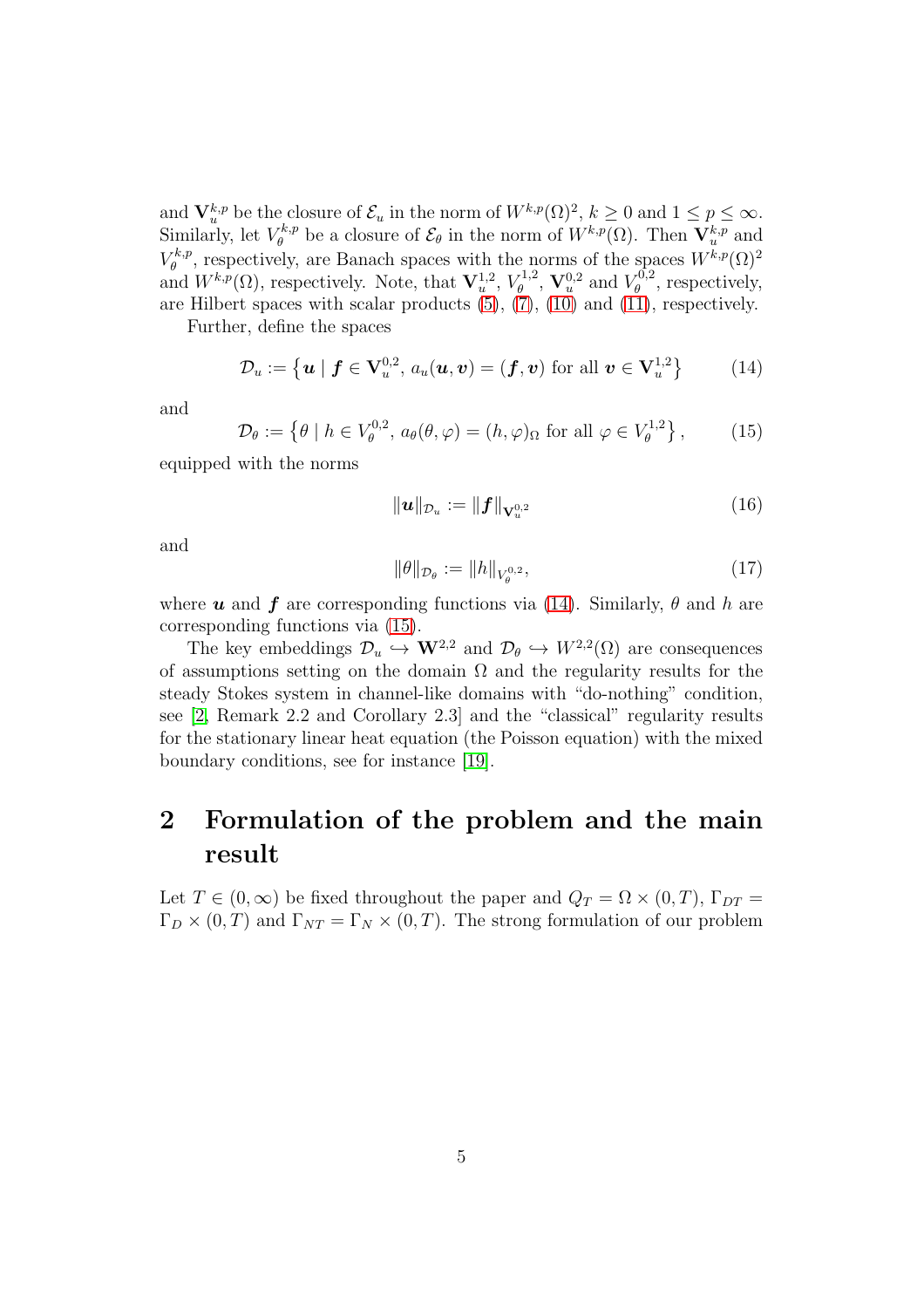is as follows:

$$
\boldsymbol{u}_t + (\boldsymbol{u} \cdot \nabla)\boldsymbol{u} - \Delta \boldsymbol{u} + \nabla \mathcal{P} + \theta \boldsymbol{f} = \boldsymbol{f} \qquad \text{in } Q_T, \qquad (18)
$$

$$
\operatorname{div} \boldsymbol{u} = 0 \qquad \qquad \text{in } Q_T, \qquad \qquad (19)
$$

$$
\theta_t + \mathbf{u} \cdot \nabla \theta - \Delta \theta - \mathbf{e}(\mathbf{u}) : \mathbf{e}(\mathbf{u}) = \theta \mathbf{f} \cdot \mathbf{u} + h \qquad \text{in } Q_T, \tag{20}
$$

<span id="page-5-0"></span>
$$
\mathbf{u} = \mathbf{0} \qquad \text{on } \Gamma_{DT}, \qquad (21)
$$

<span id="page-5-4"></span><span id="page-5-3"></span>
$$
\theta = g \qquad \qquad \text{on } \Gamma_{DT}, \qquad (22)
$$

$$
-\mathcal{P}\boldsymbol{n} + \frac{\partial \boldsymbol{u}}{\partial \boldsymbol{n}} = \mathbf{0} \qquad \text{on } \Gamma_{NT}, \qquad (23)
$$

$$
\frac{\partial \theta}{\partial \mathbf{n}} = 0 \qquad \text{on } \Gamma_{NT}, \qquad (24)
$$

$$
\boldsymbol{u}(0) = \boldsymbol{u}_0 \qquad \qquad \text{in } \Omega,\tag{25}
$$

<span id="page-5-2"></span><span id="page-5-1"></span>
$$
\theta(0) = \theta_0 \qquad \qquad \text{in } \Omega. \tag{26}
$$

Here g is a given function representing the distribution of the temperature  $\theta$ on  $\Gamma_D$ ,  $u_0$  and  $\theta_0$  describe the initial velocity and temperature, respectively. Here we suppose that all functions in  $(18)$ – $(26)$  are smooth enough and satisfy the compatibility conditions  $u_0 = 0$  and  $\theta_0 = g$  on  $\Gamma_D$ .

**Remark 2.1** Throughout the paper,  $\mu$  denotes some fixed (arbitrarily small) positive real number (cf. [\(27\)](#page-5-2)).

At this point we can formulate our problem. Suppose that

$$
\mathbf{f} \in L^{2+\mu}(0, T; \mathbf{V}_u^{0,2}), \quad h \in L^2(0, T; V_\theta^{0,2}), \ng \in L^2(0, T; W^{2,2}(\Omega)), \quad g_t \in L^2(0, T; L^2(\Omega)), \n\mathbf{u}_0 \in \mathcal{D}_u, \quad \theta_0 \in W^{2,2}(\Omega), \quad \theta_0 - g(0) \in \mathcal{D}_\theta.
$$
\n(27)

Find a pair  $[\boldsymbol{u}, \theta]$  such that

$$
\mathbf{u}_t \in L^2(0, T; \mathbf{V}_u^{0,2}), \quad \mathbf{u} \in L^2(0, T; \mathcal{D}_u) \cap L^\infty(0, T; \mathbf{V}_u^{1,2}), \tag{28}
$$

$$
\theta_t - g_t \in L^2(0, T; V_{\theta}^{0,2}), \quad \theta - g \in L^2(0, T; \mathcal{D}_{\theta}) \cap L^{\infty}(0, T; V_{\theta}^{1,2}) \tag{29}
$$

and the following system

$$
(\mathbf{u}_t, \mathbf{v}) + a_u(\mathbf{u}, \mathbf{v}) + b(\mathbf{u}, \mathbf{u}, \mathbf{v}) + (\theta \mathbf{f}, \mathbf{v}) = (\mathbf{f}, \mathbf{v}), (30)
$$
  

$$
(\theta_t, \varphi)_{\Omega} + a_{\theta}(\theta, \varphi) + d(\mathbf{u}, \theta, \varphi) - e(\mathbf{u}, \mathbf{u}, \varphi) - (\theta \mathbf{f} \cdot \mathbf{u}, \varphi)_{\Omega} = (h, \varphi)_{\Omega} (31)
$$

holds for every  $[\boldsymbol{v}, \varphi] \in \mathbf{V}_u^{1,2} \times V_\theta^{1,2}$  $\theta_{\theta}^{t_1, t_2}$  and for almost every  $t \in (0, T)$  and

$$
\mathbf{u}(0) = \mathbf{u}_0 \qquad \text{in } \Omega,\tag{32}
$$

$$
\theta(0) = \theta_0 \qquad \qquad \text{in } \Omega. \tag{33}
$$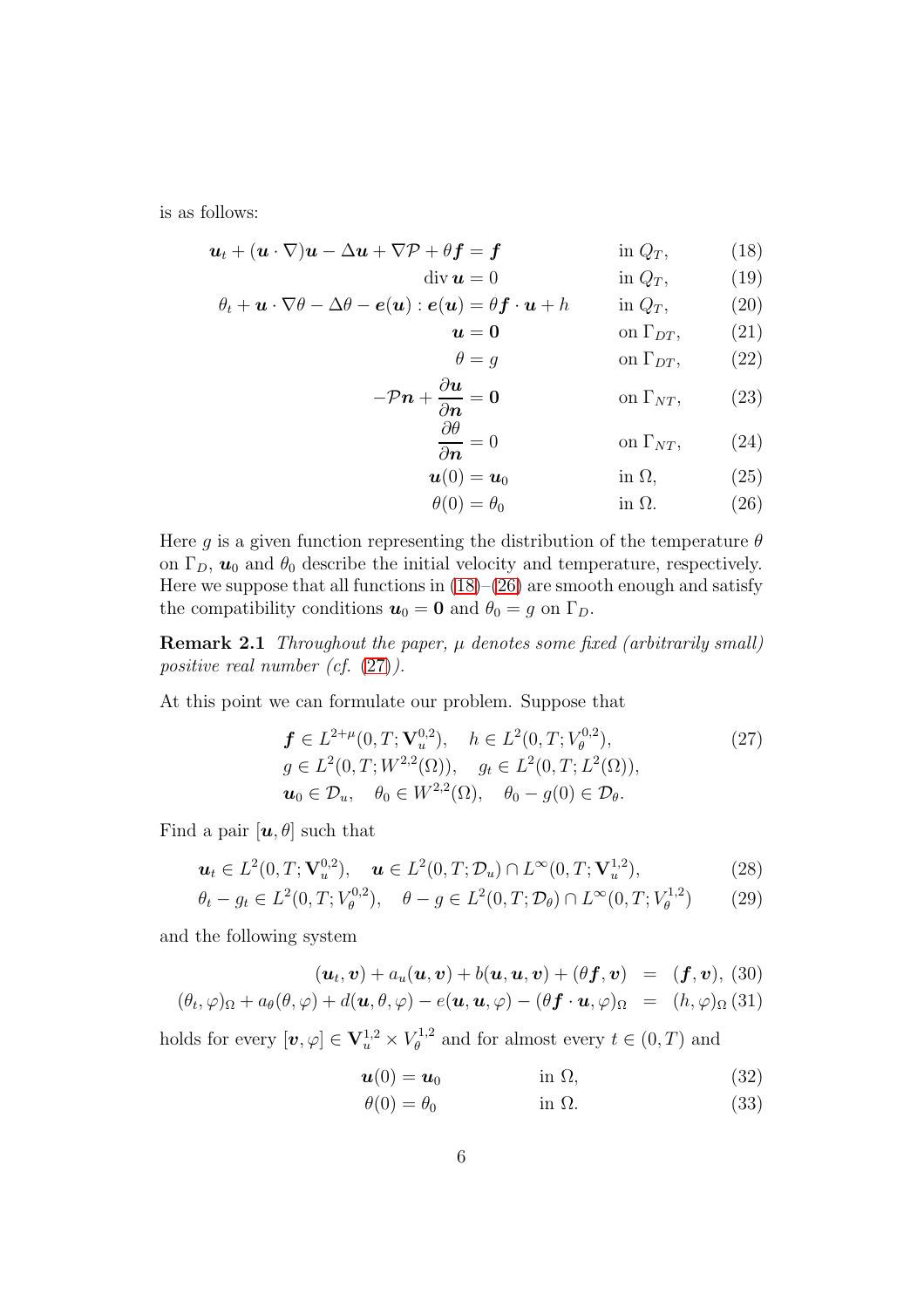The pair  $[u, \theta]$  is called the strong solution to the system [\(18\)](#page-5-0)–[\(26\)](#page-5-1).

Let us briefly describe some difficulties we have to solve in our work. The equations  $(18)–(20)$  $(18)–(20)$  represent the system with strong nonlinearities (quadratic growth of  $\nabla u$  in dissipative term  $e(u)$ :  $e(u)$ ) without appropriate general existence and regularity theory. In [\[6\]](#page-19-5), Frehse presented a simple example of discontinuous bounded weak solution  $U \in L^{\infty} \cap H^{1}$  of nonlinear elliptic system of the type  $\Delta U = B(U, \nabla U)$ , where B is analytic and has quadratic growth in  $\nabla U$ . However, for scalar problems, such existence and regularity theory is well developed (cf. [\[21,](#page-20-3) [22\]](#page-20-4)).

Nevertheless, the main (open) problem of the system  $(18)$ – $(26)$  consists in the fact that, because of the boundary condition [\(23\)](#page-5-4), we cannot prove that  $b(\mathbf{u}, \mathbf{u}, \mathbf{u}) = 0$ . Consequently, we are not able to show that the kinetic energy of the fluid is controlled by the data of the problem and the solutions of  $(18)$ – $(26)$  need not satisfy the energy inequality. This is due to the fact that some uncontrolled "backward flow" can take place at the open parts  $\Gamma_N$  of the domain Ω and one is not able to prove global (in time) existence results. In [\[12\]](#page-20-5)–[\[14\]](#page-20-6), Kračmar and Neustupa prescribed an additional condition on the output (which bounds the kinetic energy of the backward flow) and formulated steady and evolutionary Navier–Stokes problems by means of appropriate variational inequalities. In [\[18\]](#page-20-7), Kučera and Skalák proved the local–in–time existence and uniqueness of a "weak" solution of the evolution Navier–Stokes problem for iso-thermal fluids, such that

$$
\mathbf{u}_t \in L^2(0, T^*; \mathbf{V}_u^{1,2}), \quad \mathbf{u}_{tt} \in L^2(0, T^*; (\mathbf{V}_u^{1,2})^*), \quad 0 < T^* \le T,\tag{34}
$$

under some smoothness restrictions on  $u_0$  and  $\mathcal{P}$ . In [\[25\]](#page-21-2), the same authors established the similar results for the evolution Boussinesq approximations of the heat–conducting incompressible fluids. In [\[17\]](#page-20-8), Kučera supposed that the "do nothing" problem for the Navier–Stokes system is solvable in suitable function class with some given data (the initial velocity and the right hand side). The author proved that there exists a unique solution for data which are small perturbations of the original ones.

<span id="page-6-0"></span>In the present paper, we extend the results by Skalák and Kučera in [\[25\]](#page-21-2). However, our results are restricted to two dimensions. We shall prove local existence and global uniqueness of the strong solution to [\(18\)](#page-5-0)–[\(26\)](#page-5-1), i.e. for more general model than the Boussinesq approximations considered in cited references, and, moreover, such that i.a.  $[\mathbf{u}, \theta] \in L^2(0, T^*; \mathbf{W}^{2,2}) \times$  $L^2(0,T^*;W^{2,2})$ , which is strong in the sense that the solution possess second spatial derivatives. The main result of the paper is the following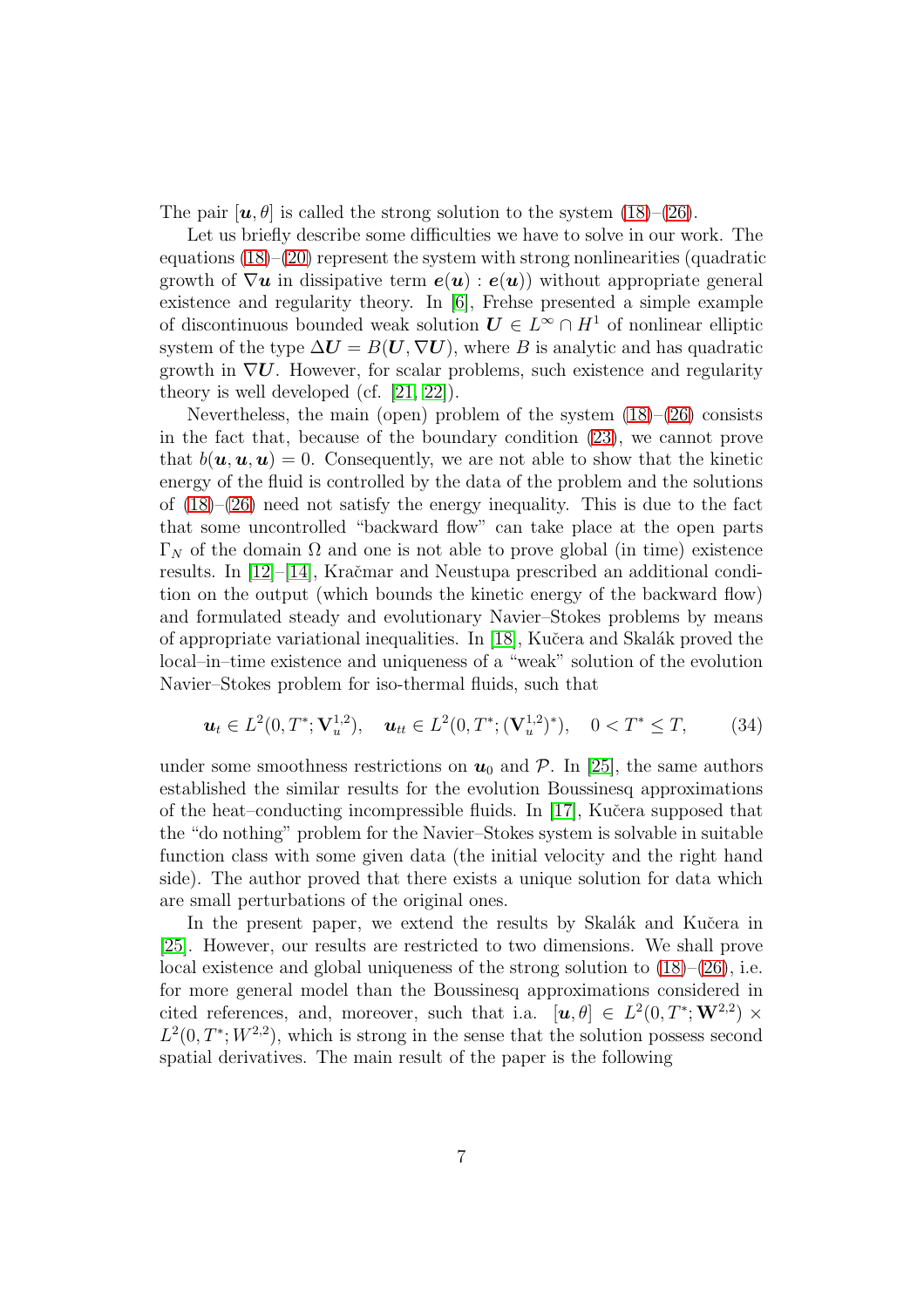Theorem 2.2 (Main result) Assume

$$
\mathbf{f} \in L^{2+\mu}(0, T; \mathbf{V}_u^{0,2}), \quad h \in L^2(0, T; V_\theta^{0,2}), \ng \in L^2(0, T; W^{2,2}(\Omega)), \quad g_t \in L^2(0, T; L^2(\Omega)), \n\mathbf{u}_0 \in \mathcal{D}_u, \quad \theta_0 \in W^{2,2}(\Omega), \quad \theta_0 - g(0) \in \mathcal{D}_\theta.
$$
\n(35)

Then there exists  $T^* \in (0, T]$  and the pair  $[\boldsymbol{u}, \theta]$ ,

$$
\mathbf{u}_t \in L^2(0, T; \mathbf{V}_u^{0,2}), \quad \mathbf{u} \in L^2(0, T; \mathcal{D}_u) \cap L^\infty(0, T; \mathbf{V}_u^{1,2}), \tag{36}
$$

$$
\theta_t - g_t \in L^2(0, T; V_\theta^{0,2}), \quad \theta - g \in L^2(0, T; \mathcal{D}_\theta) \cap L^\infty(0, T; V_\theta^{1,2}), \tag{37}
$$

such that  $[u, \theta]$  is the strong solution of the system [\(18\)](#page-5-0)–[\(26\)](#page-5-1). This solution is also globally unique.

### <span id="page-7-0"></span>3 Auxiliary results

Before we proceed to prove the main result of our paper, let us establish the well-possedness property for appropriate linear problems, which can be found in literature.

Theorem 3.1 (The decoupled Stokes equations)  $Let f \in L^2(0,T; \mathbf{V}_u^{0,2}).$ Then there exists the unique function  $u \in L^2(0,T;\mathcal{D}_u) \cap L^{\infty}(0,T;\mathbf{V}_u^{1,2}),$  $u_t \in L^2(0,T;{\bf V}_u^{0,2}),$  such that

<span id="page-7-2"></span>
$$
(\boldsymbol{u}_t, \boldsymbol{v}) + a_u(\boldsymbol{u}, \boldsymbol{v}) = (\boldsymbol{f}, \boldsymbol{v}) \tag{38}
$$

holds for every  $\mathbf{v} \in \mathbf{V}_u^{1,2}$  and for almost every  $t \in (0,T)$  and  $\mathbf{u}(0) = \mathbf{0}$ . Moreover

<span id="page-7-3"></span>
$$
\|\boldsymbol{u}_t\|_{L^2(0,T;\mathbf{V}_u^{0,2})} + \|\boldsymbol{u}\|_{L^2(0,T;\mathcal{D}_\theta)} + \|\boldsymbol{u}\|_{L^\infty(0,T;\mathbf{V}_u^{1,2})} \leq c(\Omega) \|\boldsymbol{f}\|_{L^2(0,T;\mathbf{V}_u^{0,2})}. \tag{39}
$$

<span id="page-7-1"></span>Theorem 3.2 (The decoupled heat equation) Let  $h \in L^2(0,T;V_\theta^{0,2})$  $\begin{pmatrix} \theta & \theta \\ \theta & \theta \end{pmatrix}$ . Then there exists the unique function  $\theta \in L^2(0,T;\mathcal{D}_\theta) \cap L^\infty(0,T;V_\theta^{1,2})$  $\stackrel{\cdot \, 1,2}{\theta}$ ,  $\theta_t \in L^2(0, T; V_{\theta}^{0,2})$  $\binom{[0,2]}{\theta}$ , such that

$$
(\theta_t, \varphi)_{\Omega} + a_{\theta}(\theta, \varphi) = (h, \varphi)_{\Omega} \tag{40}
$$

holds for every  $\varphi \in V^{1,2}_\theta$  $\theta_{\theta}^{t_1,2}$  and for almost every  $t \in (0,T)$  and  $\theta(0) = 0$ . Moreover

$$
\|\theta_t\|_{L^2(0,T;V^{0,2}_\theta)} + \|\theta\|_{L^2(0,T;\mathcal{D}_\theta)} + \|\theta\|_{L^\infty(0,T;V^{1,2}_\theta)} \le c(\Omega) \|h\|_{L^2(0,T;V^{0,2}_\theta)}.
$$
 (41)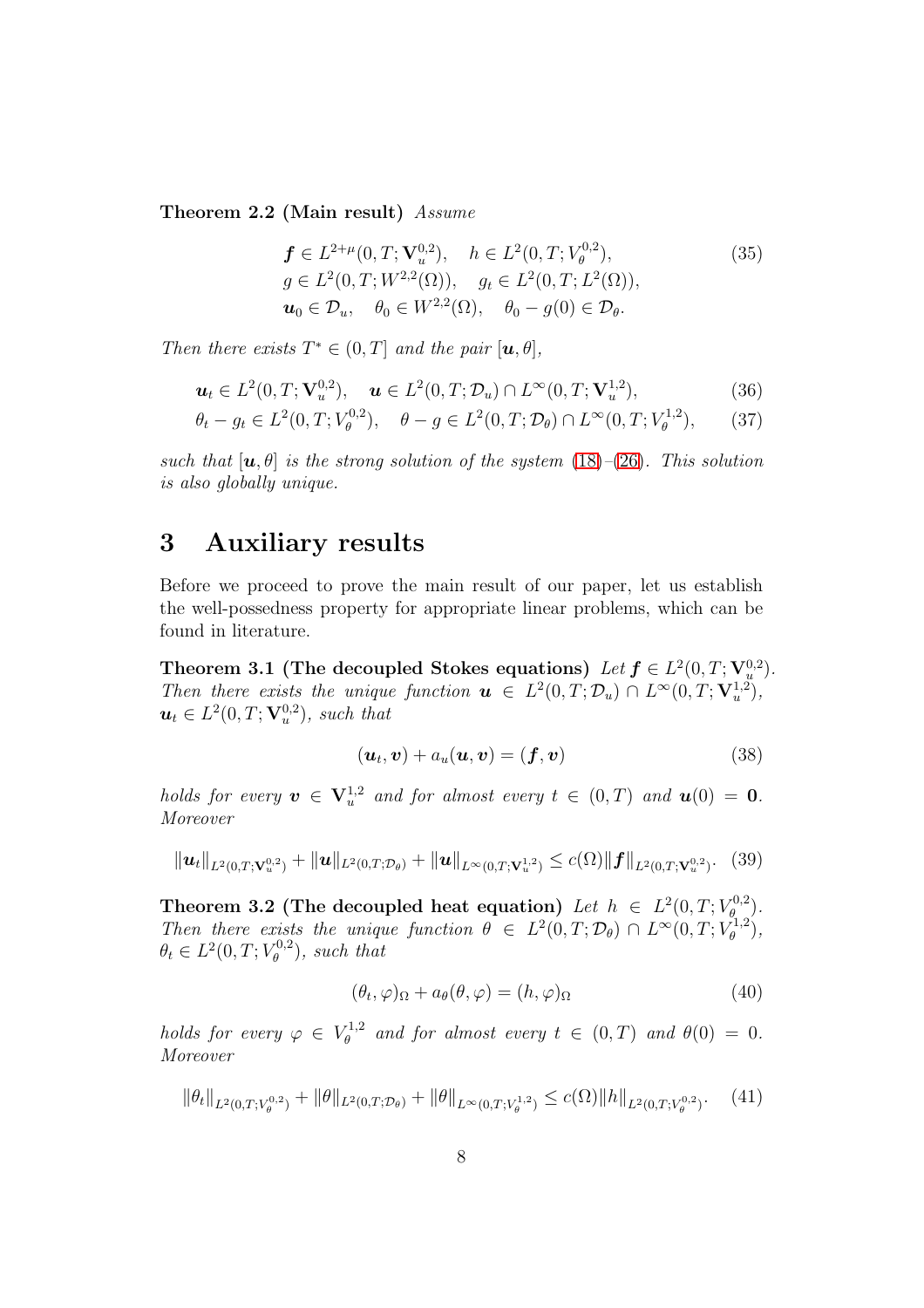Remark to proofs of Theorem [3.2](#page-7-1) and [3.1](#page-7-2) The assertion of Theorem [3.1](#page-7-2) is proved in [\[3,](#page-19-6) Theorem 2.1] and [\[4,](#page-19-7) Theorem 3.4]. We omit the proof of Theorem [3.2](#page-7-1) since it can be established in the same way, see also [\[9,](#page-19-8) Chapter 5]. Note that the well-known approach to the proof is based on the Galerkin approximation with spectral basis and the uniform boundedness of approximate solutions in suitable spaces, see also [\[26,](#page-21-3) Chapter 3].

### <span id="page-8-1"></span><span id="page-8-0"></span>4 Proof of the main result

#### 4.1 Existence

Let us introduce the following reflexive Banach spaces

$$
X_T^u := \{ \phi \mid \phi \in L^2(0, T; \mathcal{D}_u), \phi_t \in L^2(0, T; \mathbf{V}_u^{0,2}), \phi(0) = \mathbf{0} \}, (42)
$$

$$
X_T^{\theta} := \{ \psi \mid \psi \in L^2(0, T; \mathcal{D}_{\theta}), \psi_t \in L^2(0, T; V_{\theta}^{0,2}), \psi(0) = 0 \}, \quad (43)
$$

$$
X_T \quad := \quad \left\{ [\phi, \psi] \mid \phi \in X_T^u, \ \psi \in X_T^\theta \right\},\tag{44}
$$

respectively, with norms

$$
\|\boldsymbol{\phi}\|_{X_T^u} := \|\boldsymbol{\phi}\|_{L^2(0,T;\mathcal{D}_u)} + \|\boldsymbol{\phi}_t\|_{L^2(0,T;\mathbf{V}_u^{0,2})},\tag{45}
$$

$$
\|\psi\|_{X_T^{\theta}} := \|\psi\|_{L^2(0,T;\,\mathcal{D}_{\theta})} + \|\psi_t\|_{L^2(0,T;\,V^{0,2}_{\theta})},\tag{46}
$$

$$
\|[\phi,\psi]\|_{X_T} \ := \ \|\phi\|_{X_T^u} + \|\psi\|_{X_T^{\theta}}.\tag{47}
$$

Let us present some properties of  $X_T^u$ ,  $X_T^\theta$  and (consequently)  $X_T$ . Note that [\[2,](#page-19-4) Remark 2.2 and Corollary 2.3] yields the embedding  $\mathcal{D}_u \hookrightarrow \mathbf{W}^{2,2}$ , which implies

$$
X_T^u \hookrightarrow L^\infty(0, T; \mathbf{W}^{1,2}) \hookrightarrow L^\infty(0, T; \mathbf{L}^p), \quad 1 \le p < \infty.
$$
 (48)

Let  $\phi \in X_T^u$ . Using the interpolation inequality

$$
\|\phi\|_{\mathbf{W}^{3/2,2}} \le c \|\phi\|_{\mathbf{W}^{1,2}}^{1/2} \|\phi\|_{\mathbf{W}^{2,2}}^{1/2}
$$
\n(49)

we get

$$
\|\phi\|_{L^4(0,T;{\bf W}^{3/2,2})} \leq c \|\phi\|_{L^2(0,T;{\bf W}^{2,2})}^{1/2} \|\phi\|_{L^\infty(0,T;{\bf W}^{1,2})}^{1/2}
$$
  

$$
\leq c \|\phi\|_{X_T^u},
$$

where  $c = c(\Omega)$ . Hence we have

<span id="page-8-2"></span>
$$
X_T^u \hookrightarrow L^4(0, T; \mathbf{W}^{3/2,2}) \hookrightarrow L^4(0, T; \mathbf{W}^{1,4}) \hookrightarrow L^4(0, T; \mathbf{L}^p) \tag{50}
$$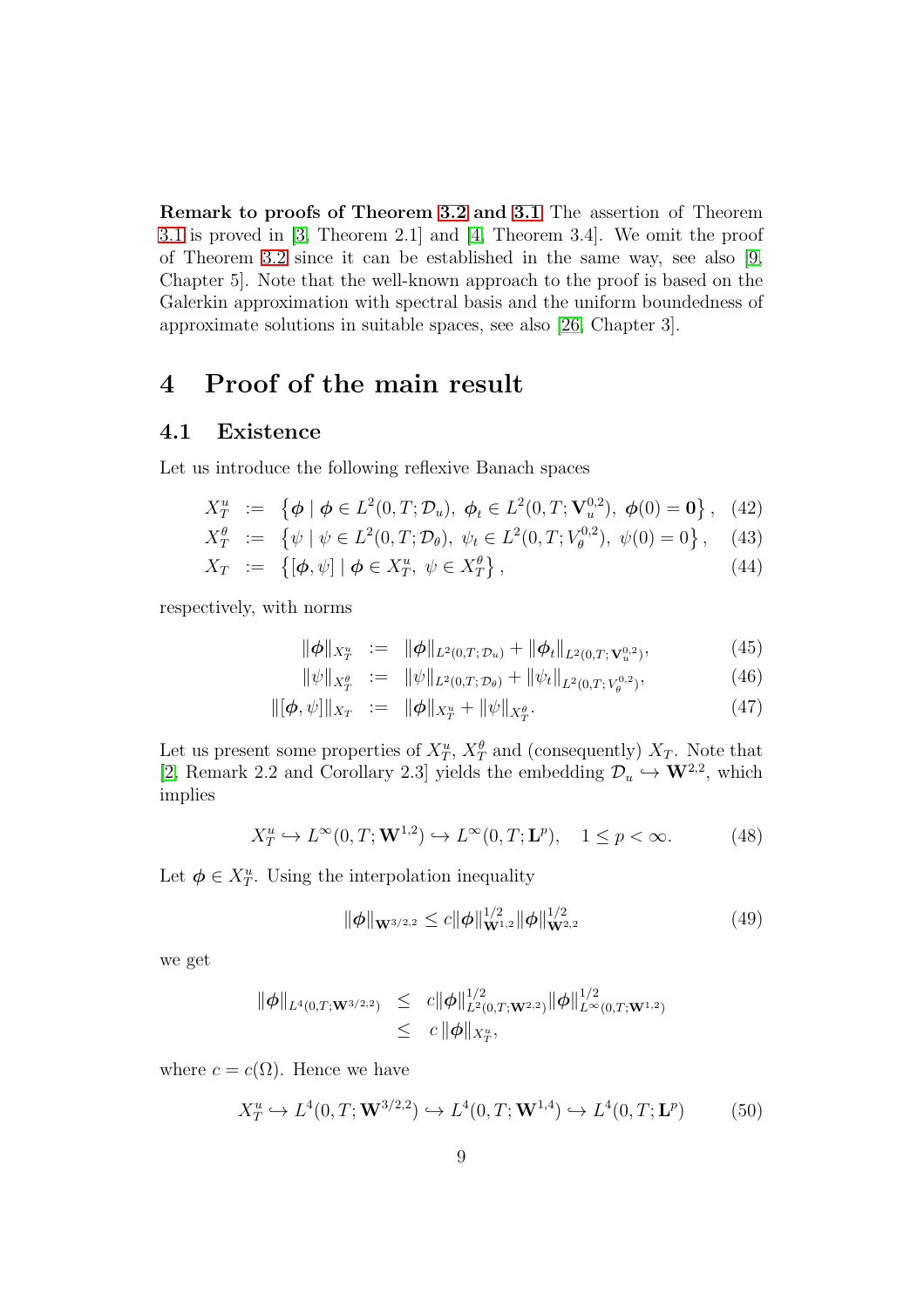for every  $1 \le p \le \infty$ . Similar properties hold for the space  $X_T^{\theta}$ . Since [\[19\]](#page-20-2) yields the embedding  $\mathcal{D}_{\theta} \hookrightarrow W^{2,2}(\Omega)$ , we get

$$
X_T^{\theta} \hookrightarrow L^{\infty}(0, T; W^{1,2}(\Omega)) \hookrightarrow L^{\infty}(0, T; L^p(\Omega)), \quad 1 \le p < \infty,
$$
 (51)

and

<span id="page-9-0"></span>
$$
X_T^{\theta} \hookrightarrow L^4(0, T; W^{3/2,2}(\Omega)) \hookrightarrow L^4(0, T; W^{1,4}(\Omega)) \hookrightarrow L^4(0, T; L^p(\Omega)) \tag{52}
$$

for every  $1 \leq p \leq \infty$ .

Let  $\phi \in L^2(0,T;W^{2,2}(\Omega)) \cap L^{\infty}(0,T;W^{1,2}(\Omega))$ . Raising and integrating the interpolation inequality

$$
\|\phi(t)\|_{W^{1+j,2}(\Omega)} \le c \|\phi(t)\|_{W^{2,2}(\Omega)}^j \|\phi(t)\|_{W^{1,2}(\Omega)}^{1-j}, \ 0 < j \le 1,
$$

from 0 to  $T$  we get

$$
\left(\int_0^T \|\phi(t)\|_{W^{1+j,2}(\Omega)}^{2/j} \mathrm{d}t\right)^{j/2} \leq c \left(\int_0^T \|\phi(t)\|_{W^{2,2}(\Omega)}^2 \|\phi(t)\|_{W^{1,2}(\Omega)}^{2(1-j)/j} \mathrm{d}t\right)^{j/2} \leq c \|\phi\|_{L^2(0,T;W^{2,2}(\Omega))}^j \|\phi\|_{L^\infty(0,T;W^{1,2}(\Omega))}^{1-j}, \quad (53)
$$

where  $c = c(\Omega)$ . Hence we have

$$
L^{2}(0,T;W^{2,2}(\Omega)) \cap L^{\infty}(0,T;W^{1,2}(\Omega)) \hookrightarrow L^{2/j}(0,T;W^{1+j,2}(\Omega))
$$
 (54)

$$
\hookrightarrow L^{2/j}(0,T;L^{\infty}(\Omega))\tag{55}
$$

for arbitrarily small positive  $i$  and consequently we deduce

$$
X_T^u \hookrightarrow L^q(0, T; \mathbf{L}^\infty) \tag{56}
$$

and

$$
X_T^{\theta} \hookrightarrow L^q(0, T; L^{\infty}(\Omega))
$$
\n
$$
(57)
$$

<span id="page-9-1"></span>for  $2 \le q < \infty$ .

**Remark 4.1** Setting  $[\boldsymbol{w}, \vartheta] = [\boldsymbol{u} - \boldsymbol{u}_0, \theta - \theta_0 - \theta]$  this amounts to solving the problem with homogeneous boundary and initial data

$$
(\boldsymbol{w}_t, \boldsymbol{v}) + a_u(\boldsymbol{w} + \boldsymbol{u}_0, \boldsymbol{v}) + b(\boldsymbol{w} + \boldsymbol{u}_0, \boldsymbol{w} + \boldsymbol{u}_0, \boldsymbol{v})
$$
  
\n
$$
-(\boldsymbol{f}(\vartheta + \theta_0 + g), \boldsymbol{v}) = (\boldsymbol{f}, \boldsymbol{v}),
$$
  
\n
$$
(\vartheta_t + g_t, \varphi)_{\Omega} + a_{\theta}(\vartheta + \theta_0 + g, \varphi) + d(\boldsymbol{w} + \boldsymbol{u}_0, \vartheta + \theta_0 + g, \varphi)
$$
  
\n
$$
+ ((\vartheta + \theta_0 + g)\boldsymbol{f} \cdot (\boldsymbol{w} + \boldsymbol{u}_0), \varphi)_{\Omega} - e(\boldsymbol{w} + \boldsymbol{u}_0, \boldsymbol{w} + \boldsymbol{u}_0, \varphi) = (h, \varphi)_{\Omega},
$$
  
\n
$$
\boldsymbol{w}(0) = \boldsymbol{0}, \qquad (60)
$$
  
\n
$$
\vartheta(0) = 0 \qquad (61)
$$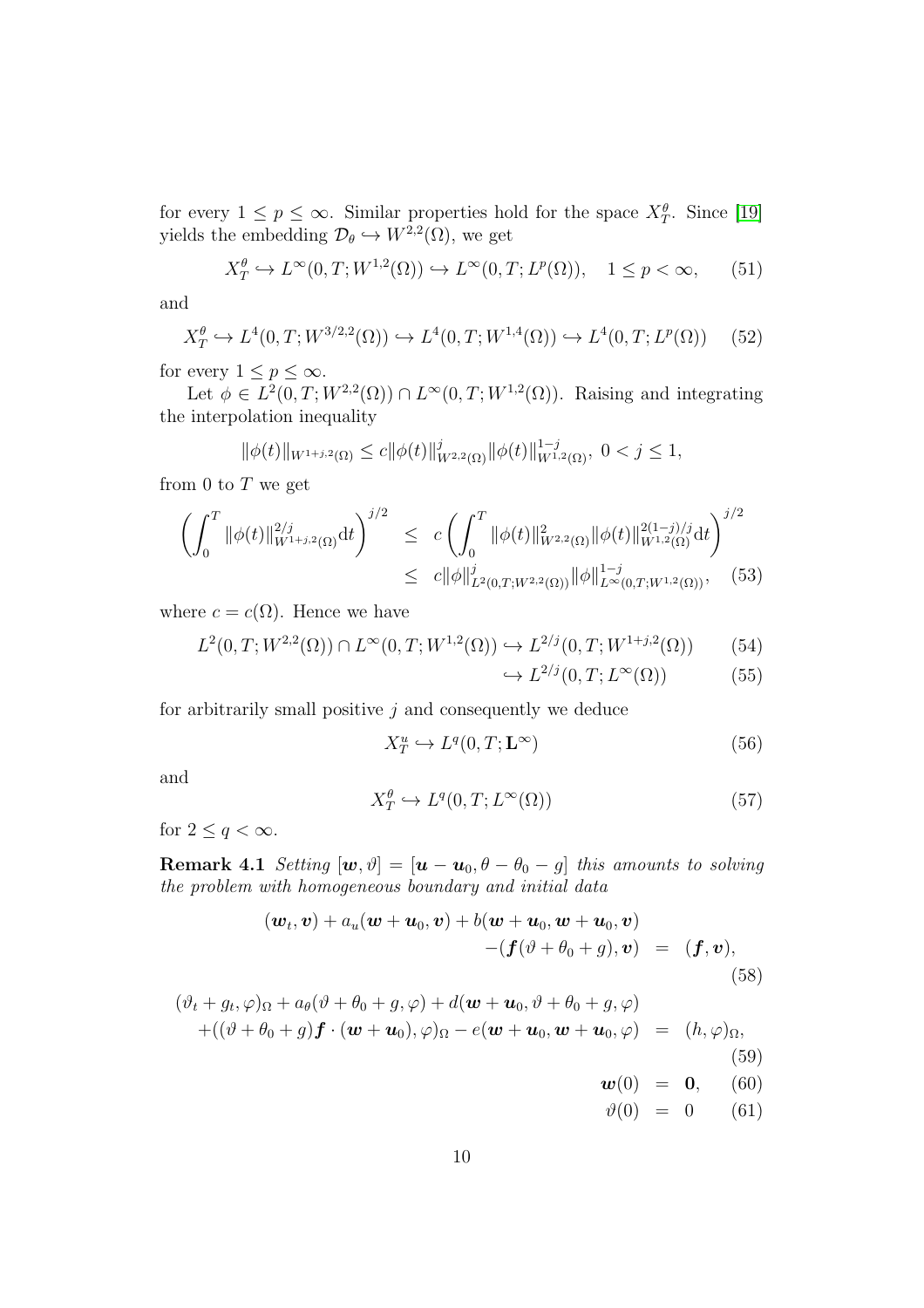for every  $[\boldsymbol{v}, \varphi] \in \mathbf{V}^{1,2}_u \times V^{1,2}_\theta$  $\theta_{\theta}^{t,2}$  and for almost every  $t \in (0,T)$ , where  $f \in$  $L^2(0,T;{\bf V}_u^{0,2}),\;h\in L^2(0,T;\check{V}_{\theta}^{0,2})$  $\left( \begin{matrix} \n u_0 \\ \n \theta \n \end{matrix} \right)$ ,  $\mathbf{u}_0 \in \mathcal{D}_u$  and  $\theta_0 \in \mathcal{D}_\theta$ .

For arbitrary fixed  $[\tilde{\boldsymbol{w}}, \tilde{\vartheta}] \in X_T$  we now consider the nonlinear problem

<span id="page-10-0"></span>
$$
(\boldsymbol{w}_t, \boldsymbol{v}) + a_u(\boldsymbol{w}, \boldsymbol{v}) = (\boldsymbol{f}, \boldsymbol{v}) - a_u(\boldsymbol{u}_0, \boldsymbol{v}) - b(\boldsymbol{u}_0, \boldsymbol{u}_0, \boldsymbol{v}) -b(\boldsymbol{u}_0, \widetilde{\boldsymbol{w}}, \boldsymbol{v}) - b(\widetilde{\boldsymbol{w}}, \boldsymbol{u}_0, \boldsymbol{v}) - b(\widetilde{\boldsymbol{w}}, \widetilde{\boldsymbol{w}}, \boldsymbol{v}) + (\boldsymbol{f}(\theta_0 + g), \boldsymbol{v}) + (\boldsymbol{f}\widetilde{\vartheta}, \boldsymbol{v}),
$$
\n(62)

$$
(\vartheta_t, \varphi)_{\Omega} + a_{\theta}(\vartheta, \varphi) + e(\boldsymbol{w}, \boldsymbol{w}, \varphi) = -2e(\widetilde{\boldsymbol{w}}, \boldsymbol{u}_0, \varphi) - e(\boldsymbol{u}_0, \boldsymbol{u}_0, \varphi) + (h, \varphi)_{\Omega} - (g_t, \varphi)_{\Omega} - a_{\theta}(\theta_0 + g, \varphi) - d(\boldsymbol{u}_0, \theta_0 + g, \varphi) -d(\widetilde{\boldsymbol{w}}, \widetilde{\vartheta}, \varphi) - d(\widetilde{\boldsymbol{w}}, \theta_0 + g, \varphi) - d(\boldsymbol{u}_0, \widetilde{\vartheta}, \varphi) + ((\theta_0 + g)\boldsymbol{f} \cdot \boldsymbol{u}_0, \varphi)_{\Omega} + (\widetilde{\vartheta}\boldsymbol{f} \cdot \widetilde{\boldsymbol{u}}_0, \varphi)_{\Omega} + ((\theta_0 + g)\boldsymbol{f} \cdot \widetilde{\boldsymbol{w}}, \varphi)_{\Omega} + (\widetilde{\vartheta}\boldsymbol{f} \cdot \widetilde{\boldsymbol{w}}, \varphi)_{\Omega},
$$
\n(63)

$$
\mathbf{w}(0) = \mathbf{0}, \tag{64}
$$

$$
\vartheta(0) = 0 \tag{65}
$$

for every  $[\boldsymbol{v}, \varphi]\in \mathbf{V}^{1,2}_u\times V^{1,2}_\theta$  $\theta_{\theta}^{t_1, t_2}$  and for almost every  $t \in (0, T)$ .

In the proof of the next lemma we verify that all terms on the right-hand sides of  $(62)$ – $(63)$  and the dissipative term  $e(\mathbf{w}, \mathbf{w}, \cdot)$  are well defined. From Theorem [3.1](#page-7-2) and Theorem [3.2](#page-7-1) we deduce that for arbitrary fixed  $[\tilde{\mathbf{w}}, \vartheta] \in X_T$ there exists  $[\mathbf{w}, \vartheta] = \mathcal{Z}([\widetilde{\mathbf{w}}, \widetilde{\vartheta}]) \in X_T$ , the solution of the problem [\(62\)](#page-10-0)–[\(65\)](#page-10-0). Consequently, the mapping  $\mathcal{Z}: X_T \to X_T$  is well defined.

Denote by  $B_R(T) \subset X_T$  the closed ball

$$
B_R(T) := \{ [\phi, \psi] \in X_T; ||[\phi, \psi]||_{X_T} \le R \}.
$$
 (66)

We are going to show that the formal map  $\mathcal{Z} : [\tilde{\boldsymbol{w}}, \tilde{\vartheta}] \to [\boldsymbol{w}, \vartheta]$ , where  $[\boldsymbol{w}, \vartheta]$ is a solution of the problem [\(62\)](#page-10-0)–[\(65\)](#page-10-0), has a fixed point in  $B_R(T^*)$  for  $T^*$ sufficiently small.

Let us prepare the existence proof. We now claim the following

**Lemma 4.2** For all  $R > 0$ ,  $T > 0$  and for every  $[\tilde{\boldsymbol{w}}, \tilde{\vartheta}] \in B_R(T)$  we have

<span id="page-10-2"></span><span id="page-10-1"></span>
$$
\|\mathcal{Z}([\widetilde{\boldsymbol{w}},\vartheta])\|_{X_T} \le c_1 \xi_1(T) + c_2 \xi_2(T)\omega(R),\tag{67}
$$

where  $\omega$  is an increasing function depending solely on R, functions  $\xi_1$  and  $\xi_2$ depend solely on T and  $\xi_1(T) \to 0_+$ ,  $\xi_2(T) \to 0_+$  for  $T \to 0_+$  and the positive constants  $c_1$  and  $c_2$  are independent of T and R.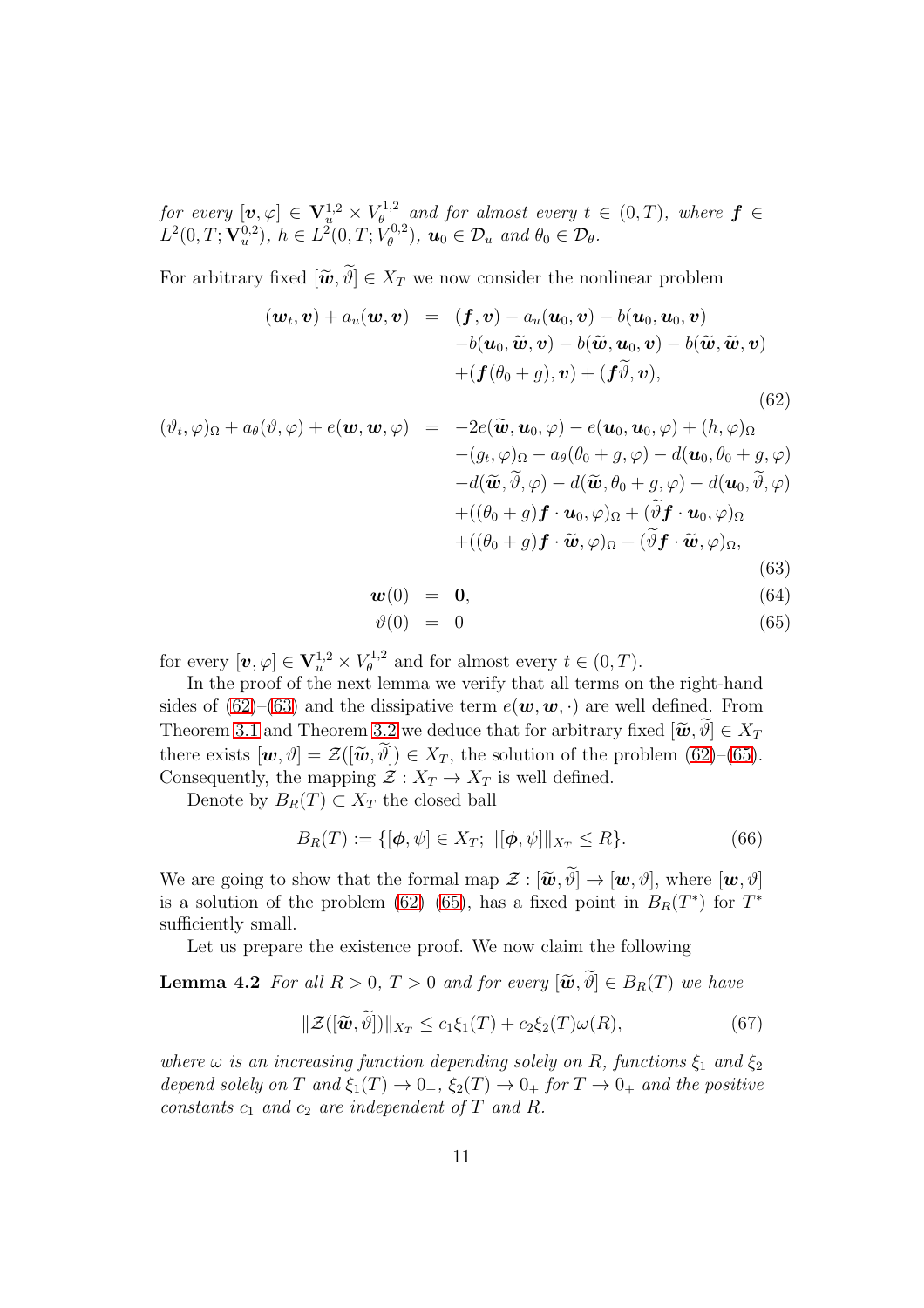Proof The proof is rather technical. Obviously, there exists a positive function  $K_1(T)$  such that

$$
\begin{aligned} ||(\bm{f}, \cdot) - a_u(\bm{u}_0, \cdot) - b(\bm{u}_0, \bm{u}_0, \cdot) + (\bm{f}(\theta_0 + g), \cdot) ||_{L^2(0,T; \mathbf{V}_u^{0,2})} \\ &+ ||(h, \cdot)_{\Omega} - (g_t, \cdot)_{\Omega} - a_\theta(\theta_0 + g, \cdot) - d(\bm{u}_0, \theta_0 + g, \cdot) ||_{L^2(0,T; V_\theta^{0,2})} \\ &+ ||e(\bm{u}_0, \bm{u}_0, \cdot) + ((\theta_0 + g) \bm{f} \cdot \bm{u}_0, \cdot)_{\Omega} ||_{L^2(0,T; V_\theta^{0,2})} \le c K_1(T) \end{aligned} \tag{68}
$$

and  $K_1(T) \to 0_+$  for  $T \to 0_+$ , c is independent of T.

Similarly and using the interpolation inequality we get

<span id="page-11-0"></span>
$$
\begin{array}{rcl}\n\|b(\widetilde{\boldsymbol{w}}, \boldsymbol{u}_0, \cdot)\|_{L^2(0,T; \mathbf{V}_u^{0,2})} \leq & \left(\int_0^T \|\widetilde{\boldsymbol{w}}\|_{\mathbf{L}^4}^2 \|\nabla \boldsymbol{u}_0\|_{\mathbf{L}^4}^2 \mathrm{d}t\right)^{1/2} \\
&\leq & \|\boldsymbol{u}_0\|_{\mathbf{W}^{1,4}} \|\widetilde{\boldsymbol{w}}\|_{L^2(0,T; \mathbf{L}^4)} \\
&\leq & T^{1/4} \|\boldsymbol{u}_0\|_{\mathbf{W}^{1,4}} \|\widetilde{\boldsymbol{w}}\|_{L^4(0,T; \mathbf{L}^4)} \\
&\leq & c T^{1/4} \|\boldsymbol{u}_0\|_{\mathcal{D}_u} \|\widetilde{\boldsymbol{w}}\|_{X_T^u}.\n\end{array} \tag{69}
$$

The other terms in [\(62\)](#page-10-0) can be handled in the same way

$$
\|b(\boldsymbol{u}_0, \widetilde{\boldsymbol{w}}, \cdot)\|_{L^2(0,T; \mathbf{V}_u^{0,2})} \leq \left(\int_0^T \|\boldsymbol{u}_0\|_{\mathbf{L}^{\infty}}^2 \|\nabla \widetilde{\boldsymbol{w}}\|_{\mathbf{L}^2}^2 dt\right)^{1/2} \leq \|\boldsymbol{u}_0\|_{\mathbf{L}^{\infty}} \|\widetilde{\boldsymbol{w}}\|_{L^2(0,T; \mathbf{W}^{1,2})} \leq T^{1/4} \|\boldsymbol{u}_0\|_{\mathbf{L}^{\infty}} \|\widetilde{\boldsymbol{w}}\|_{L^4(0,T; \mathbf{W}^{1,2})} \leq c T^{1/4} \|\boldsymbol{u}_0\|_{\mathcal{D}_u} \|\widetilde{\boldsymbol{w}}\|_{X_T^u}, \tag{70}
$$

$$
\|b(\widetilde{\boldsymbol{w}},\widetilde{\boldsymbol{w}},\cdot)\|_{L^{2}(0,T;\mathbf{V}_{u}^{0,2})} \leq \left(\int_{0}^{T} \|\widetilde{\boldsymbol{w}}\|_{\mathbf{L}^{4}}^{2} \|\nabla \widetilde{\boldsymbol{w}}\|_{\mathbf{L}^{4}}^{2}dt\right)^{1/2} \leq T^{1/4} \|\widetilde{\boldsymbol{w}}\|_{L^{\infty}(0,T;\mathbf{L}^{4})} \|\widetilde{\boldsymbol{w}}\|_{L^{4}(0,T;\mathbf{W}^{1,4})} \leq c T^{1/4} \|\widetilde{\boldsymbol{w}}\|_{X_{T}^{u}}^{2} \qquad (71)
$$

and finally the last term in [\(62\)](#page-10-0) can be estimated using the interpolation inequality as

<span id="page-11-1"></span>
$$
\|(\bm{f}\widetilde{\vartheta},\cdot)\|_{L^{2}(0,T;\mathbf{V}_{u}^{0,2})} \leq \left(\int_{0}^{T} \|\bm{f}\|_{\mathbf{L}^{2}}^{2} \|\widetilde{\vartheta}\|_{L^{\infty}(\Omega)}^{2} dt\right)^{1/2} \leq T^{\mu/[(2+\mu)(4+\mu)]} \|\bm{f}\|_{L^{2+\mu}(0,T;\mathbf{L}^{2})} \|\widetilde{\vartheta}\|_{L^{2(4+\mu)/\mu}(0,T;L^{\infty}(\Omega))} \leq cT^{\mu/[(2+\mu)(4+\mu)]} \|\bm{f}\|_{L^{2+\mu}(0,T;\mathbf{L}^{2})} \|\widetilde{\vartheta}\|_{X_{T}^{\theta}}.
$$
\n(72)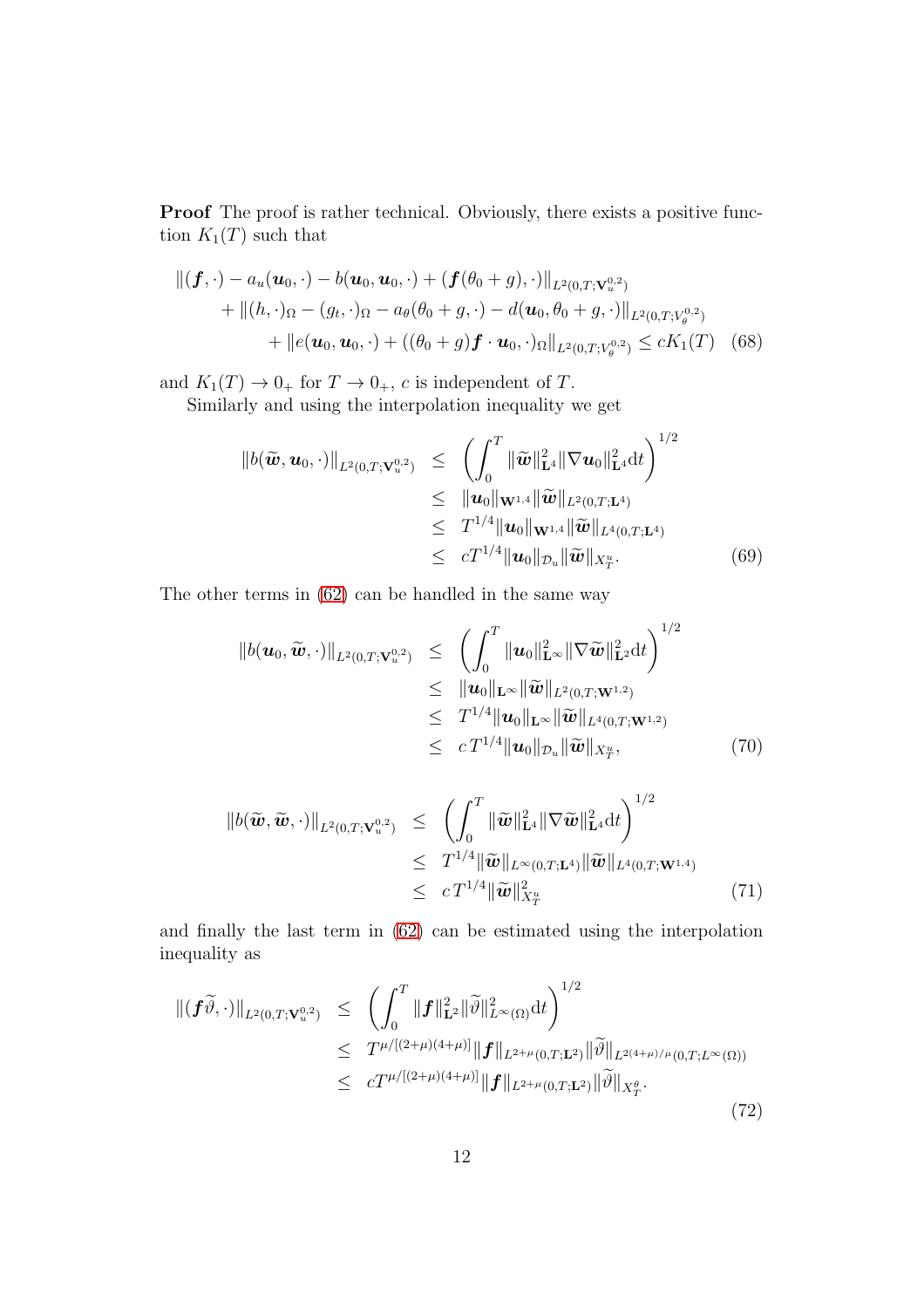The inequalities  $(68)$ – $(72)$  and Theorem [3.1](#page-7-2) yield the estimate

<span id="page-12-0"></span>
$$
\|\mathbf{w}\|_{X_T^u} \le K_1(T) + c(R^2 + R)T^{1/4} + cT^{\mu/[(2+\mu)(4+\mu)]}R,\tag{73}
$$

where  $K_1(T) \to 0_+$  for  $T \to 0_+$  and c is independent of T. Successively, we use [\(50\)](#page-8-2) and [\(73\)](#page-12-0) to estimate the dissipative term  $e(w, w, \cdot)$  in [\(63\)](#page-10-0)

$$
\|e(\boldsymbol{w}, \boldsymbol{w}, \cdot)\|_{L^{2}(0,T; V_{\theta}^{0,2})} \leq \left(\int_{0}^{T} \|\boldsymbol{e}(\boldsymbol{w})\|_{\mathbf{L}^{4}}^{4} dt\right)^{1/2} \n\leq \|\boldsymbol{w}\|_{L^{4}(0,T; \mathbf{W}^{1,4})}^{2} \n\leq c \|\boldsymbol{w}\|_{X_{T}^{u}}^{2} \n\leq [K_{1}(T) + c(R^{2} + R)T^{1/4} + cT^{\mu/[(2+\mu)(4+\mu)]}R]^{2}.
$$
\n(74)

Now we are going to estimate all remaining terms on the right-hand side of [\(63\)](#page-10-0). We use interpolation inequality and [\(50\)](#page-8-2) to estimate the dissipative term  $e(\widetilde{\boldsymbol{w}}, \boldsymbol{u}_0, \varphi)$ 

$$
\|e(\widetilde{\boldsymbol{w}}, \boldsymbol{u}_0, \cdot)\|_{L^2(0,T;V_{\theta}^{0,2})} \leq \left(\int_0^T \|\nabla \boldsymbol{u}_0\|_{\mathbf{L}^4}^2 \|\nabla \widetilde{\boldsymbol{w}}\|_{\mathbf{L}^4}^2 dt\right)^{1/2} \leq T^{1/4} \|\nabla \boldsymbol{u}_0\|_{\mathbf{L}^4} \|\nabla \widetilde{\boldsymbol{w}}\|_{L^4(0,T;\mathbf{L}^4)} \leq c T^{1/4} \|\boldsymbol{u}_0\|_{\mathcal{D}_u} \|\widetilde{\boldsymbol{w}}\|_{X_T^u}
$$
(75)

and taking into account [\(50\)](#page-8-2) and [\(52\)](#page-9-0) we arrive at the estimate

$$
\|d(\widetilde{\boldsymbol{w}}, \widetilde{\vartheta}, \cdot)\|_{L^{2}(0,T; V_{\theta}^{0,2})} \leq \left(\int_{0}^{T} \|\widetilde{\boldsymbol{w}}\|_{\mathbf{L}^{4}}^{2} \|\nabla \widetilde{\vartheta}\|_{\mathbf{L}^{4}(\Omega)}^{2} dt\right)^{1/2} \leq T^{1/4} \|\widetilde{\boldsymbol{w}}\|_{L^{\infty}(0,T; \mathbf{L}^{4})} \|\widetilde{\vartheta}\|_{L^{4}(0,T; W^{1,4}(\Omega))} \leq cT^{1/4} \|\widetilde{\boldsymbol{w}}\|_{X_{T}^{u}} \|\widetilde{\vartheta}\|_{X_{T}^{\theta}} \leq cT^{1/4} \frac{1}{2} \left(\|\widetilde{\boldsymbol{w}}\|_{X_{T}^{u}}^{2} + \|\widetilde{\vartheta}\|_{X_{T}^{\theta}}^{2}\right).
$$
 (76)

Let us proceed to estimate the remaining convective terms:

$$
\|d(\widetilde{\mathbf{w}}, \theta_0 + g, \cdot)\|_{L^2(0,T;V_{\theta}^{0,2})} \leq \left(\int_0^T \|\widetilde{\mathbf{w}}\|_{\mathbf{L}^4}^2 \|\theta_0 + g\|_{W^{1,4}(\Omega)}^2 dt\right)^{1/2} \n\leq T^{1/4} \|\widetilde{\mathbf{w}}\|_{L^{\infty}(0,T;{\mathbf{L}}^4)} \|\theta_0 + g\|_{L^4(0,T;W^{1,4}(\Omega))} \n\leq cT^{1/4} \|\widetilde{\mathbf{w}}\|_{X_T^u} \|\theta_0 + g\|_{X_T^{\theta}} \n\leq cT^{1/4} \frac{1}{2} \left(\|\widetilde{\mathbf{w}}\|_{X_T^u}^2 + \|\theta_0 + g\|_{X_T^{\theta}}^2\right) \n\leq cT^{1/4} \frac{1}{2} \|\widetilde{\mathbf{w}}\|_{X_T^u}^2 + K_2(T),
$$
\n(77)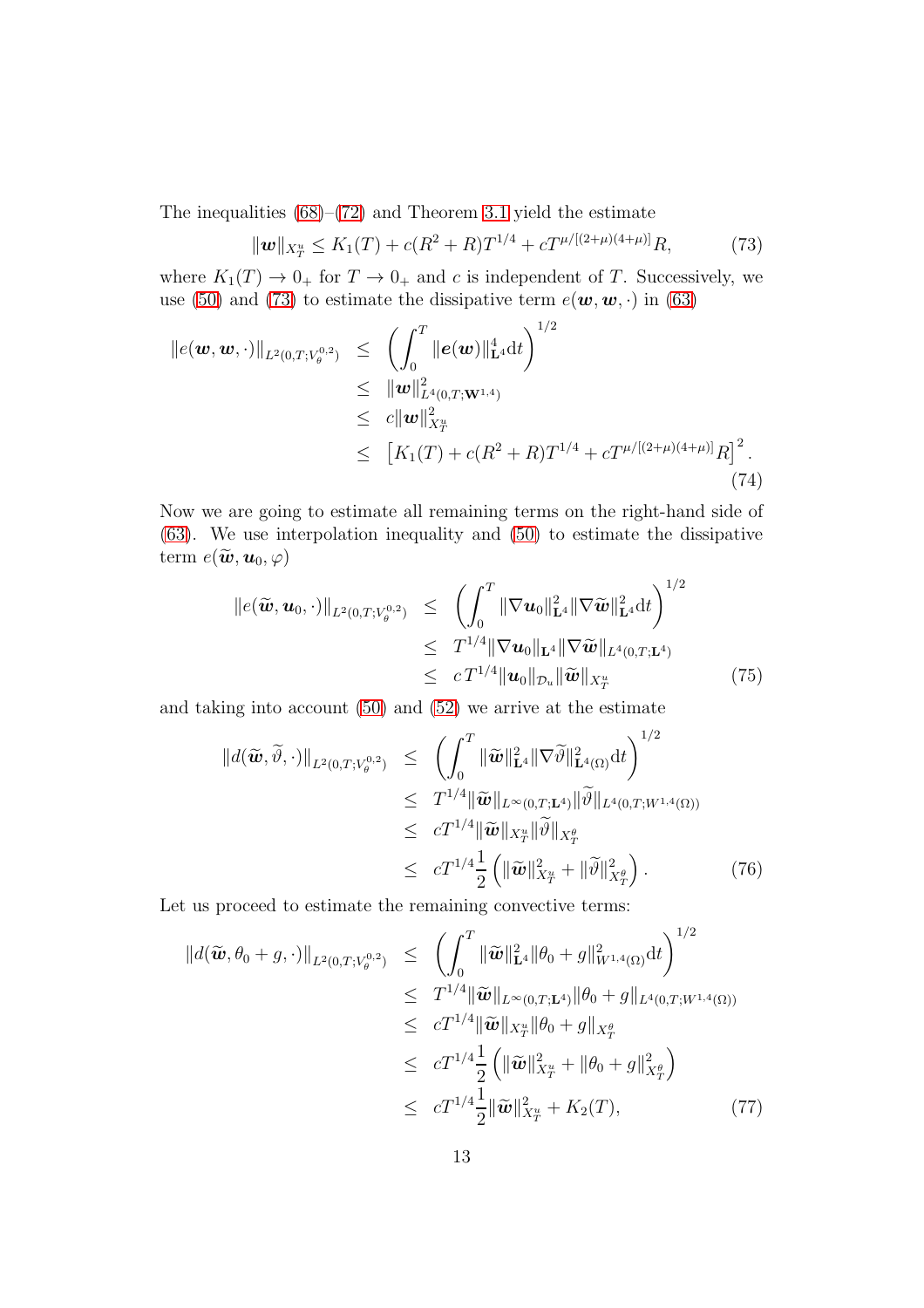where the positive function  $K_2(T) \to 0_+$  for  $T \to 0_+$ . Further

<span id="page-13-2"></span>
$$
\|d(\boldsymbol{u}_0, \widetilde{\vartheta}, \cdot)\|_{L^2(0,T;V_{\theta}^{0,2})} \leq \left(\int_0^T \|\boldsymbol{u}_0\|_{\mathbf{L}^{\infty}}^2 \|\nabla \widetilde{\vartheta}\|_{\mathbf{L}^2}^2 dt\right)^{1/2} \leq T^{1/4} \|\boldsymbol{u}_0\|_{\mathbf{L}^{\infty}} \|\widetilde{\vartheta}\|_{L^4(0,T;W^{1,2}(\Omega))} \leq cT^{1/4} \|\boldsymbol{u}_0\|_{\mathcal{D}_u} \|\widetilde{\vartheta}\|_{X_T^{\theta}}.
$$
\n(78)

In the similar way one can deduce for the adiabatic terms the estimates

$$
\begin{split} \left\|(\widetilde{\vartheta}\boldsymbol{f}\cdot\widetilde{\boldsymbol{w}},\cdot)_{\Omega}\right\|_{L^{2}(0,T;V_{\theta}^{0,2})} &\leq \left(\int_{0}^{T}\|\widetilde{\vartheta}\|_{L^{\infty}(\Omega)}^{2}\|\boldsymbol{f}\|_{\mathbf{L}^{2}}^{2}\|\widetilde{\boldsymbol{w}}\|_{\mathbf{L}^{\infty}}^{2}\mathrm{d}t\right)^{1/2} \\ &\leq \|\widetilde{\vartheta}\|_{L^{4(4+\mu)/\mu}(0,T;L^{\infty}(\Omega))}\|\boldsymbol{f}\|_{L^{2+\mu/2}(0,T;\mathbf{L}^{2})}\|\widetilde{\boldsymbol{w}}\|_{L^{4(4+\mu)/\mu}(0,T;\mathbf{L}^{\infty})} \\ &\leq c\|\widetilde{\vartheta}\|_{X_{T}^{\theta}}\|\boldsymbol{f}\|_{L^{2+\mu/2}(0,T;\mathbf{L}^{2})}\|\widetilde{\boldsymbol{w}}\|_{X_{T}^{\mu}} \\ &\leq cT^{\mu/[(2+\mu)(4+\mu)]}\|\widetilde{\vartheta}\|_{X_{T}^{\theta}}\|\boldsymbol{f}\|_{L^{2+\mu}(0,T;\mathbf{L}^{2})}\|\widetilde{\boldsymbol{w}}\|_{X_{T}^{\mu}}\end{split} \tag{79}
$$

and, in the same way,

$$
\|((\theta_0 + g) \mathbf{f} \cdot \widetilde{\mathbf{w}}, \cdot)_{\Omega}\|_{L^2(0,T;V_{\theta}^{0,2})} \leq \|\theta_0 + g\|_{L^{4(4+\mu)/\mu}(0,T;L^{\infty}(\Omega))} \|\mathbf{f}\|_{L^{2+\mu/2}(0,T;\mathbf{L}^2)} \|\widetilde{\mathbf{w}}\|_{L^{4(4+\mu)/\mu}(0,T;\mathbf{L}^{\infty})} \leq c \|\theta_0 + g\|_{X_T^{\theta}} \|\mathbf{f}\|_{L^{2+\mu/2}(0,T;\mathbf{L}^2(\Omega))} \|\widetilde{\mathbf{w}}\|_{X_T^u} \leq cT^{\mu/[(2+\mu)(4+\mu)]} \|\theta_0 + g\|_{X_T^{\theta}} \|\mathbf{f}\|_{L^{2+\mu}(0,T;\mathbf{L}^2)} \|\widetilde{\mathbf{w}}\|_{X_T^u}.
$$
 (80)

Finally,

<span id="page-13-0"></span>
$$
\|(\widetilde{\vartheta} \mathbf{f} \cdot \mathbf{u}_{0}, \cdot)_{\Omega}\|_{L^{2}(0,T;V_{\theta}^{0,2})} \leq \left(\int_{0}^{T} \|\widetilde{\vartheta}\|_{L^{\infty}(\Omega)}^{2} \|\mathbf{f}\|_{\mathbf{L}^{2}}^{2} \|\mathbf{u}_{0}\|_{\mathbf{L}^{\infty}}^{2} dt\right)^{1/2} \leq T^{\mu/[(2+\mu)(4+\mu)]} \|\widetilde{\vartheta}\|_{L^{2(4+\mu)/\mu}(0,T;L^{\infty}(\Omega))} \|\mathbf{f}\|_{L^{2+\mu}(0,T;\mathbf{L}^{2})} \|\mathbf{u}_{0}\|_{\mathbf{L}^{\infty}} \leq cT^{\mu/[(2+\mu)(4+\mu)]} \|\widetilde{\vartheta}\|_{X_{T}^{\theta}} \|\mathbf{f}\|_{L^{2+\mu}(0,T;\mathbf{L}^{2})} \|\mathbf{u}_{0}\|_{\mathbf{L}^{\infty}}.
$$
 (81)

Now the assertion is the straight consequence of inequalities  $(68)$ – $(81)$ , Theorem [3.2](#page-7-1) and Theorem [3.1.](#page-7-2) The proof of Lemma [4.2](#page-10-1) is complete.

<span id="page-13-1"></span>**Lemma 4.3** For  $T^* \in (0,T]$ , sufficiently small,  $\mathcal Z$  maps  $B_R(T^*)$  into  $B_R(T^*)$ and realizes a contraction.

Corollary 4.4 Lemma [4.2,](#page-10-1) Lemma [4.3](#page-13-1) and the Banach fixed point theorem yield the existence of a fixed-point  $[\boldsymbol{w}, \vartheta] = \mathcal{Z}([\boldsymbol{w}, \vartheta])$  in the ball  $B_R(T^*)$  for sufficiently small  $T^* \in (0,T]$ . By Remark [4.1](#page-9-1) the function  $[\boldsymbol{u}, \theta] = [\boldsymbol{w} + \theta]$  $u_0, \vartheta + \theta_0 + g$  is the strong solution to the system [\(18\)](#page-5-0)–[\(26\)](#page-5-1) on  $(0, T^*)$ .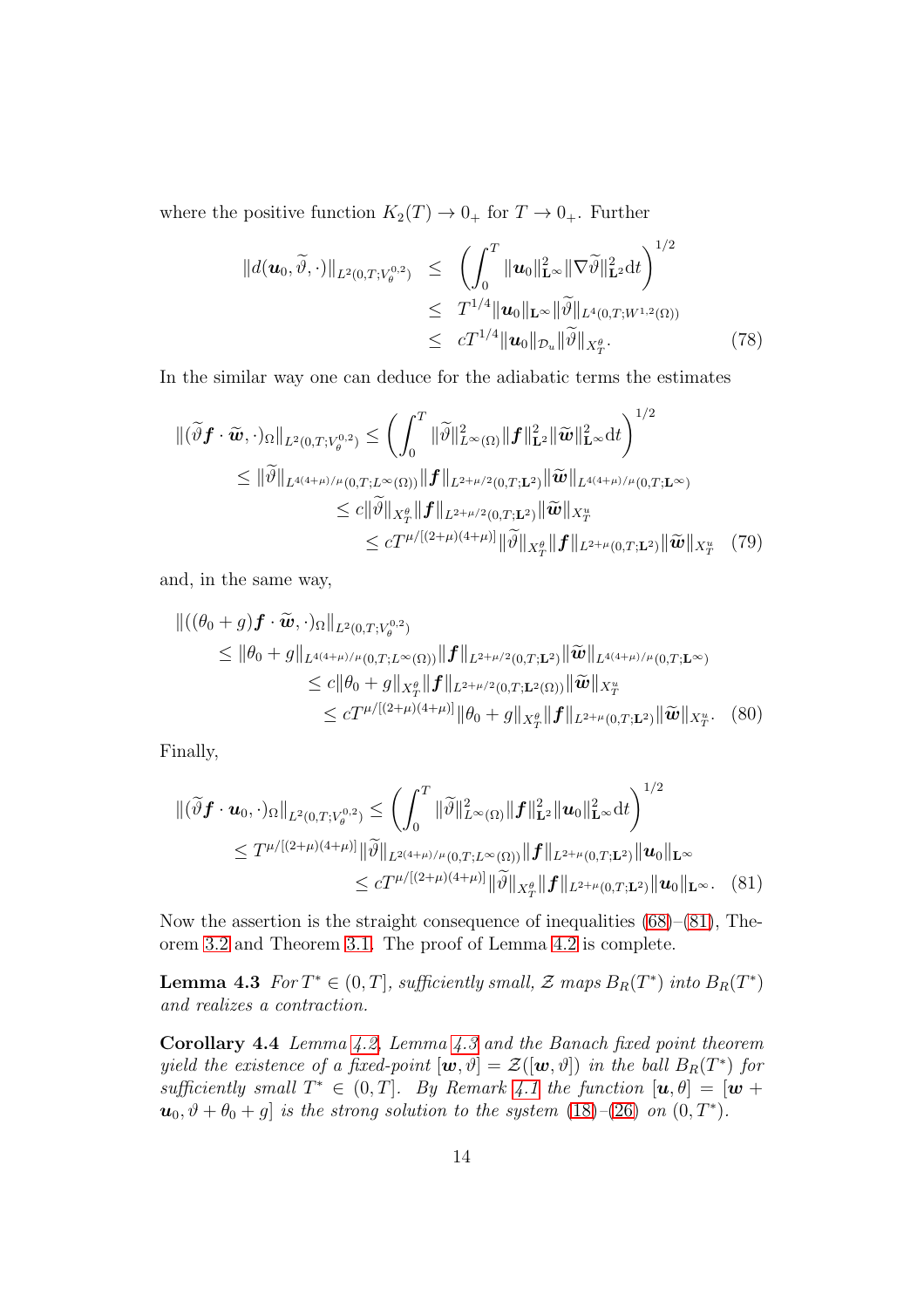**Proof of Lemma [4.3](#page-13-1)** Fix  $R > 0$  and choose  $\tau \in (0, T]$  sufficiently small, such that (cf.  $(67)$ )

$$
c_1\xi_1(s) + c_2\xi_2(s)\omega(R) \le R \quad \forall s \in (0, \tau].
$$

Now we conclude that for every positive  $T^*$ ,  $0 < T^* \leq \tau$ ,  $\mathcal{Z}$  maps  $B_R(T^*)$ into  $B_R(T^*)$ .

Now we prove contraction. Let  $[\widetilde{\boldsymbol{w}}_1, \widetilde{\vartheta}_1], [\widetilde{\boldsymbol{w}}_2, \widetilde{\vartheta}_2] \in X_T$ ,  $\boldsymbol{z} = \widetilde{\boldsymbol{w}}_2 - \widetilde{\boldsymbol{w}}_1$  and  $\sigma = \widetilde{\vartheta}_2 - \widetilde{\vartheta}_1$ . Theorem [3.2](#page-7-1) and Theorem [3.1](#page-7-2) imply the estimate

$$
\begin{split}\n\|\mathcal{Z}([\widetilde{\boldsymbol{w}}_{2},\widetilde{\vartheta}_{2}]) - \mathcal{Z}([\widetilde{\boldsymbol{w}}_{1},\widetilde{\vartheta}_{1}])\|_{X_{T}} &\leq c(\Omega) \left( \|b(\boldsymbol{z},\boldsymbol{u}_{0},\cdot)\|_{L^{2}(0,T; \mathbf{V}_{u}^{0,2})} \\
&+ \|b(\boldsymbol{u}_{0},\boldsymbol{z},\cdot)\|_{L^{2}(0,T; \mathbf{V}_{u}^{0,2})} + \|b(\widetilde{\boldsymbol{w}}_{2},\boldsymbol{z},\cdot)\|_{L^{2}(0,T; \mathbf{V}_{u}^{0,2})} + \|b(\boldsymbol{z},\widetilde{\boldsymbol{w}}_{1},\cdot)\|_{L^{2}(0,T; \mathbf{V}_{u}^{0,2})} \\
&+ \|(\boldsymbol{f}\sigma,\cdot)\|_{L^{2}(0,T; \mathbf{V}_{u}^{0,2})} + \|d(\boldsymbol{z},\widetilde{\vartheta}_{2},\cdot)\|_{L^{2}(0,T; \mathbf{V}_{\theta}^{0,2})} + \|d(\widetilde{\boldsymbol{w}}_{1},\sigma,\cdot)\|_{L^{2}(0,T; \mathbf{V}_{\theta}^{0,2})} \\
&+ \|d(\boldsymbol{z},\theta_{0}+\boldsymbol{g},\cdot)\|_{L^{2}(0,T; \mathbf{V}_{\theta}^{0,2})} + \|d(\boldsymbol{u}_{0},\sigma,\cdot)\|_{L^{2}(0,T; \mathbf{V}_{\theta}^{0,2})} \\
&+ \|e(\boldsymbol{w}_{2}-\boldsymbol{w}_{1},\boldsymbol{u}_{0},\cdot)\|_{L^{2}(0,T; \mathbf{V}_{\theta}^{0,2})} \|e(\boldsymbol{w}_{2}-\boldsymbol{w}_{1},\boldsymbol{w}_{2},\cdot)\|_{L^{2}(0,T; \mathbf{V}_{\theta}^{0,2})} \\
&\quad \|e(\boldsymbol{w}_{1},\boldsymbol{w}_{2}-\boldsymbol{w}_{1},\cdot)\|_{L^{2}(0,T; \mathbf{V}_{\theta}^{0,2})} + \|(\sigma \boldsymbol{f} \cdot \boldsymbol{u}_{0},\cdot)_{\Omega}\|_{L^{2}(0,T; \mathbf{V}_{\theta}^{0,2})} \\
&\quad + \|((\theta_{0}+\boldsymbol{g})\boldsymbol{f} \cdot \boldsymbol{z},\cdot)_{\Omega}\|_{L^{2}(0,T; \mathbf{
$$

Following [\(68\)](#page-11-0)–[\(78\)](#page-13-2) we have (recall that  $c = c(\Omega)$ )

<span id="page-14-2"></span><span id="page-14-1"></span>
$$
||b(\mathbf{z}, \mathbf{u}_0, \cdot)||_{L^2(0,T; \mathbf{V}_u^{0,2})} \leq c T^{1/4} ||\mathbf{u}_0||_{\mathcal{D}_u} ||\mathbf{z}||_{X_T^u},
$$
\n(83)

$$
||b(\boldsymbol{u}_0, \boldsymbol{z}, \cdot)||_{L^2(0,T; \mathbf{V}_u^{0,2})} \leq c T^{1/4} ||\boldsymbol{u}_0||_{\mathcal{D}_u} ||\boldsymbol{z}||_{X_T^u},
$$
\n(84)

$$
||b(\widetilde{\boldsymbol{w}}_2,\boldsymbol{z},\cdot)||_{L^2(0,T;\mathbf{V}_u^{0,2})} \leq cT^{1/4} \|\widetilde{\boldsymbol{w}}_2\|_{X_T^u} \|\boldsymbol{z}\|_{X_T^u},\tag{85}
$$

$$
||b(\boldsymbol{z}, \widetilde{\boldsymbol{w}}_1, \cdot)||_{L^2(0,T; \mathbf{V}_u^{0,2})} \leq c T^{1/4} ||\boldsymbol{z}||_{X_T^u} ||\widetilde{\boldsymbol{w}}_1||_{X_T^u},
$$
\n(86)

$$
\|(\bm{f}\sigma,\cdot)\|_{L^2(0,T;\mathbf{V}_u^{0,2})} \leq cT^{\mu/[(2+\mu)(4+\mu)]} \|\bm{f}\|_{L^{2+\mu}(0,T;\mathbf{L}^2)}, \|\sigma\|_{X_T^{\theta}}, (87)
$$

$$
||d(\mathbf{z}, \hat{\vartheta}_2, \cdot)||_{L^2(0,T;V^{0,2}_{\theta})} \leq c T^{1/4} ||\mathbf{z}||_{X^u_T} ||\hat{\vartheta}_2||_{X^{\theta}_T},
$$
\n(88)

$$
||d(\widetilde{\boldsymbol{w}}_1,\sigma,\cdot)||_{L^2(0,T;V_{\theta}^{0,2})} \leq cT^{1/4}||\widetilde{\boldsymbol{w}}_1||_{X_T^u}||\sigma||_{X_T^{\theta}},
$$
\n(89)

$$
||d(\boldsymbol{z}, \theta_0 + g, \cdot)||_{L^2(0,T; V^{0,2}_\theta)} \leq c T^{1/4} ||\boldsymbol{z}||_{X^u_T} ||\theta_0 + g||_{X^{\theta}_T}, \tag{90}
$$

$$
||d(\mathbf{u}_0,\sigma,\cdot)||_{L^2(0,T;V_{\theta}^{0,2})} \leq c T^{1/4} ||\mathbf{u}_0||_{\mathcal{D}_u} ||\sigma||_{X_T^{\theta}}.
$$
\n(91)

Estimating the dissipative terms we arrive at

<span id="page-14-0"></span>
$$
\|e(\boldsymbol{w}_2-\boldsymbol{w}_1,\boldsymbol{u}_0,\cdot)\|_{L^2(0,T;V_{\theta}^{0,2})}\ \leq\ c\,\|\boldsymbol{w}_2-\boldsymbol{w}_1\|_{X_T^u}\|\boldsymbol{u}_0\|_{\mathcal{D}_u},\tag{92}
$$

$$
\|e(\boldsymbol{w}_2-\boldsymbol{w}_1,\boldsymbol{w}_2,\cdot)\|_{L^2(0,T;V_{\theta}^{0,2})} \leq c \|\boldsymbol{w}_2-\boldsymbol{w}_1\|_{X_T^u} \|\boldsymbol{w}_2\|_{X_T^u}, \qquad (93)
$$

$$
\|e(\boldsymbol{w}_1,\boldsymbol{w}_2-\boldsymbol{w}_1,\cdot)\|_{L^2(0,T;V_{\theta}^{0,2})} \leq c \|\boldsymbol{w}_1\|_{X_T^u} \|\boldsymbol{w}_2-\boldsymbol{w}_1\|_{X_T^u}, \qquad (94)
$$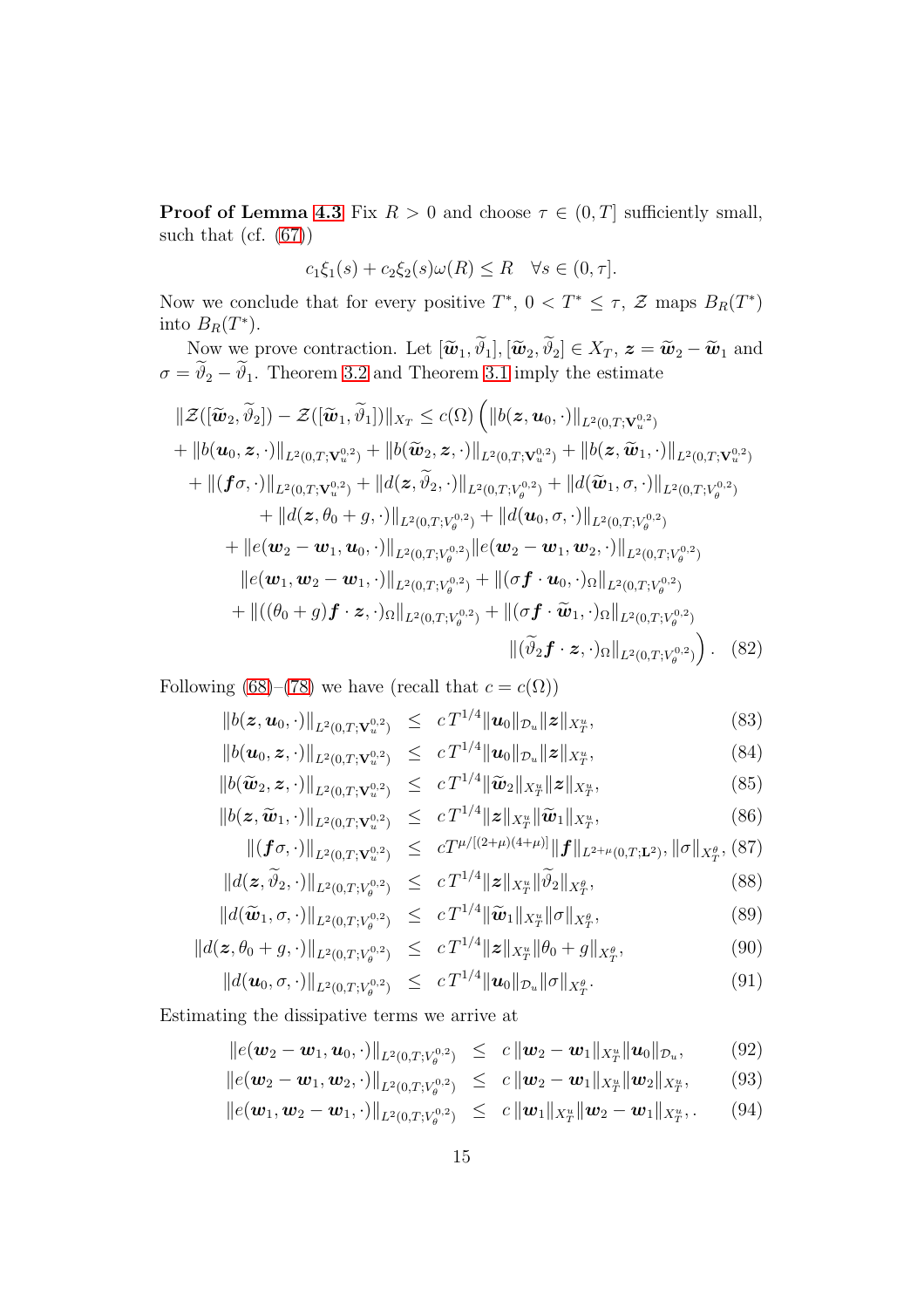Following Theorem [3.1](#page-7-2) we can eliminate the term  $\|\boldsymbol{w}_2 - \boldsymbol{w}_1\|_{X_T^u}$  in [\(92\)](#page-14-0)–[\(94\)](#page-14-0) using the energy-like estimate (cf. [\(39\)](#page-7-3))

$$
\|\boldsymbol{w}_2 - \boldsymbol{w}_1\|_{X_T^u} \le c(\Omega) \left( \|b(\boldsymbol{z}, \boldsymbol{u}_0, \cdot)\|_{L^2(0,T; \mathbf{V}_u^{0,2})} + \|b(\boldsymbol{u}_0, \boldsymbol{z}, \cdot)\|_{L^2(0,T; \mathbf{V}_u^{0,2})} \right.\\
+ \|b(\widetilde{\boldsymbol{w}}_2, \boldsymbol{z}, \cdot)\|_{L^2(0,T; \mathbf{V}_u^{0,2})} + \|b(\boldsymbol{z}, \widetilde{\boldsymbol{w}}_1, \cdot)\|_{L^2(0,T; \mathbf{V}_u^{0,2})} + \|(\boldsymbol{f}\sigma, \cdot)\|_{L^2(0,T; \mathbf{V}_u^{0,2})} \right) \tag{95}
$$

and then apply the inequalities  $(83)$ – $(87)$ . Finally, the adiabatic terms can be estimated in the following way:

$$
\|(\sigma \boldsymbol{f} \cdot \boldsymbol{u}_0, \cdot)_{\Omega}\|_{L^2(0,T;V_{\theta}^{0,2})} \leq cT^{\mu/[(2+\mu)(4+\mu)]} \|\sigma\|_{X_T^{\theta}} \|\boldsymbol{f}\|_{L^{2+\mu}(0,T;L^2)} \|\boldsymbol{u}_0\|_{X_T^u},
$$
(96)

$$
\begin{split} \|((\theta_0 + g)\boldsymbol{f} \cdot \boldsymbol{z}, \cdot)_{\Omega}\|_{L^2(0,T; V_{\theta}^{0,2})} \\ &\le cT^{\mu/[ (2+\mu)(4+\mu)]} \|\theta_0 + g\|_{X_T^{\theta}} \|\boldsymbol{f}\|_{L^{2+\mu}(0,T; \mathbf{L}^2)} \|\boldsymbol{z}\|_{X_T^u}, \end{split} (97)
$$

$$
\| (\sigma \boldsymbol{f} \cdot \widetilde{\boldsymbol{w}}_1, \cdot)_{\Omega} \|_{L^2(0,T; V^{0,2}_{\theta})} \leq c T^{\mu/[(2+\mu)(4+\mu)]} \|\sigma\|_{X^{\theta}_{T}} \| \boldsymbol{f} \|_{L^{2+\mu}(0,T; \mathbf{L}^2)} \|\widetilde{\boldsymbol{w}}_1\|_{X^u_{T}} \tag{98}
$$

and

$$
\| (\vartheta_2 \mathbf{f} \cdot \mathbf{z}, \cdot)_{\Omega} \|_{L^2(0,T; V^{0,2}_{\theta})} \leq c T^{\mu/[(2+\mu)(4+\mu)]} \|\widetilde{\vartheta}_2 \|_{X^{\theta}_T} \| \mathbf{f} \|_{L^{2+\mu}(0,T; \mathbf{L}^2)} \| \mathbf{z} \|_{X^u_T}.
$$
 (99)

Now let  $[\tilde{\mathbf{w}}_1, \tilde{\vartheta}_1], [\tilde{\mathbf{w}}_2, \tilde{\vartheta}_2] \in B_R(T) \subset X_T$ . Inequality [\(82\)](#page-14-2) and the estimates [\(83\)](#page-14-1)–[\(99\)](#page-15-1) yield

<span id="page-15-1"></span>
$$
\|\mathcal{Z}([\widetilde{\boldsymbol{w}}_2, \widetilde{\vartheta}_2]) - \mathcal{Z}([\widetilde{\boldsymbol{w}}_1, \widetilde{\vartheta}_1])\|_{X_T} \le cK(T) \|\overline{[\widetilde{\boldsymbol{w}}_2, \widetilde{\vartheta}_2]} - [\widetilde{\boldsymbol{w}}_1, \widetilde{\vartheta}_1]\|_{X_T},\qquad(100)
$$

where the positive function  $K(T) \to 0_+$  for  $T \to 0_+$  and c does not depend on T. Hence taking  $T^* \in (0,T]$  sufficiently small, the contraction of  $\mathcal{Z}$ :  $B_R(T^*) \to B_R(T^*)$  can be easily established. The proof of Lemma [4.3](#page-13-1) is complete.

#### <span id="page-15-0"></span>4.2 Global uniqueness of the strong solutions

Here we prove the global uniqueness of the strong solution stated in the main result. Suppose that all assumptions of Theorem [2.2](#page-6-0) are satisfied and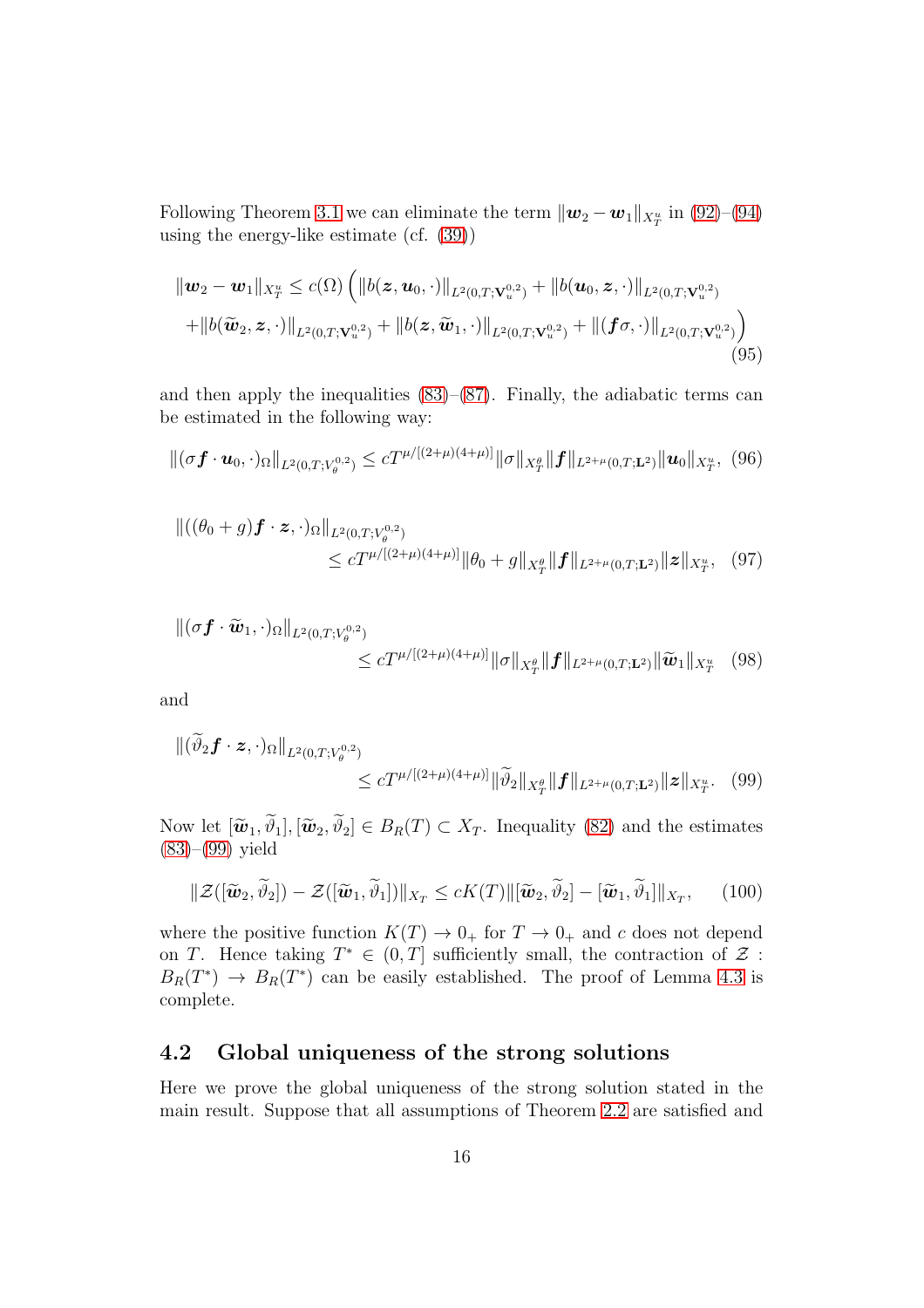there are two strong solutions  $[\boldsymbol{u}_1, \theta_1], [\boldsymbol{u}_2, \theta_2]$  of [\(18\)](#page-5-0)–[\(26\)](#page-5-1) on  $(0, T)$ . Denote  $\bm{z} = \bm{u}_1 - \bm{u}_2 \in X_T^u$  and  $\sigma = \theta_1 - \theta_2 \in X_T^{\theta}$ . Then  $\bm{z}$  and  $\sigma$  satisfy the equations

$$
(z_t, v) + a_u(z, v) + b(z, u_2, v) + b(u_1, z, v) - (f\sigma, v) = 0, (101)
$$
  

$$
(\sigma_t, \varphi)_{\Omega} + a_{\theta}(\sigma, \varphi) + d(z, \theta_1, \varphi) + d(u_2, \sigma, \varphi) - e(z, u_1, \varphi)
$$
  

$$
-e(u_2, z, \varphi) - (\sigma f \cdot u_1, \varphi)_{\Omega} - (\theta_2 f \cdot z, \varphi)_{\Omega} = 0
$$
 (102)

for every  $[\boldsymbol{v}, \varphi] \in \mathbf{V}^{1,2}_u \times V^{1,2}_\theta$  $\mathbf{z}_{\theta}^{t,2}$  and for almost every  $t \in (0,T)$  and  $\mathbf{z}(0) = \mathbf{0}$ and  $\sigma(0) = 0$ . Hence substituting  $\mathbf{v} = \mathbf{z}$  and  $\varphi = \sigma$  we obtain estimates

<span id="page-16-0"></span>
$$
\frac{1}{2}\frac{\mathrm{d}}{\mathrm{d}t}||\mathbf{z}(t)||_{\mathbf{V}_{u}^{0,2}}^{2} + ||\mathbf{z}(t)||_{\mathbf{V}_{u}^{1,2}}^{2} \leq |b(\mathbf{u}_{1}(t),\mathbf{z}(t),\mathbf{z}(t))| + |(\mathbf{f}(t)\sigma(t),\mathbf{z}(t))| + |b(\mathbf{z}(t),\mathbf{u}_{2}(t),\mathbf{z}(t))| + |(\mathbf{f}(t)\sigma(t),\mathbf{z}(t))| \tag{103}
$$

and

<span id="page-16-1"></span>
$$
\frac{1}{2} \frac{\mathrm{d}}{\mathrm{d}t} ||\sigma(t)||_{V_{\theta}^{0,2}}^{2} + ||\sigma(t)||_{V_{\theta}^{1,2}}^{2} \leq |d(\mathbf{z}(t), \theta_{1}(t), \sigma(t))| + |d(\mathbf{u}_{2}(t), \sigma(t), \sigma(t))| \n+ |e(\mathbf{z}(t), \mathbf{u}_{1}(t), \sigma(t))| + |e(\mathbf{u}_{2}(t), \mathbf{z}(t), \sigma(t))| \n+ |(\sigma(t)\mathbf{f}(t) \cdot \mathbf{u}_{1}(t), \sigma(t))_{\Omega}| \n+ |(\theta_{2}(t)\mathbf{f}(t) \cdot \mathbf{z}(t), \sigma(t))_{\Omega}| \n\tag{104}
$$

for a.e.  $t \in (0, T)$ . To estimate term by term on the right-hand sides of [\(103\)](#page-16-0) and [\(104\)](#page-16-1) the Gagliardo–Nirenberg interpolation inequalities (cf. [\[1,](#page-19-9) Theorem 5.8])

$$
\|z(t)\|_{\mathbf{L}^{4}} \leq c \|z(t)\|_{\mathbf{W}^{1,2}}^{1/2} \|z(t)\|_{\mathbf{L}^{2}}^{1/2},
$$
  

$$
\|\sigma(t)\|_{L^{4}(\Omega)} \leq c \|\sigma(t)\|_{W^{1,2}(\Omega)}^{1/2} \|\sigma(t)\|_{L^{2}(\Omega)}^{1/2}
$$

and the well-known Young's inequality with parameter  $\delta$ 

$$
ab \le \delta a^p + C(\delta)b^q \qquad (a, b > 0, \ \delta > 0, \ 1 < p, q < \infty, \ 1/p + 1/q = 1)
$$

for  $C(\delta) = (\delta p)^{-q/p}q^{-1}$ , will be frequently used.

Estimating the right-hand side of the inequality [\(103\)](#page-16-0) we arrive at

<span id="page-16-2"></span>
$$
|b(\mathbf{u}_1(t), \mathbf{z}(t), \mathbf{z}(t))| \leq \|\mathbf{u}_1(t)\|_{\mathbf{L}^4} \|\mathbf{z}(t)\|_{\mathbf{W}^{1,2}} \|\mathbf{z}(t)\|_{\mathbf{L}^4}
$$
  
\n
$$
\leq c \|\mathbf{u}_1(t)\|_{\mathbf{L}^4} \|\mathbf{z}(t)\|_{\mathbf{W}^{1,2}}^{3/2} \|\mathbf{z}(t)\|_{\mathbf{L}^2}^{1/2}
$$
  
\n
$$
\leq \delta \|\mathbf{z}(t)\|_{\mathbf{W}^{1,2}}^2 + C(\delta) \|\mathbf{u}_1(t)\|_{\mathbf{L}^4}^4 \|\mathbf{z}(t)\|_{\mathbf{L}^2}^2, \quad (105)
$$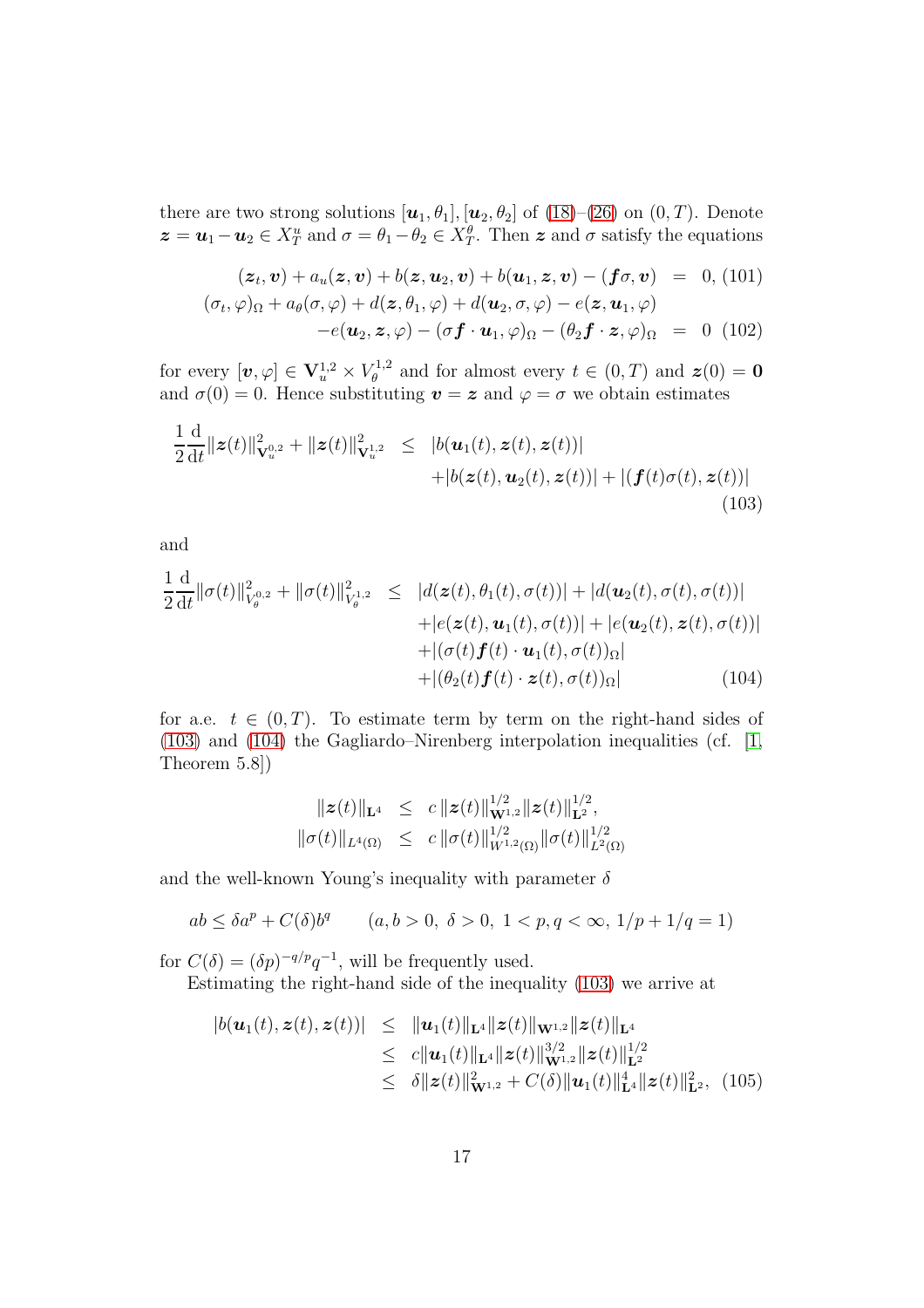$$
|b(\mathbf{z}(t), \mathbf{u}_2(t), \mathbf{z}(t))| \leq \| \mathbf{u}_2(t) \|_{\mathbf{W}^{1,2}} \|\mathbf{z}(t)\|_{\mathbf{L}^4}^2
$$
  
\n
$$
\leq c \|\mathbf{u}_2(t)\|_{\mathbf{W}^{1,2}} \|\mathbf{z}(t)\|_{\mathbf{W}^{1,2}} \|\mathbf{z}(t)\|_{\mathbf{L}^2}
$$
  
\n
$$
\leq \delta \|\mathbf{z}(t)\|_{\mathbf{W}^{1,2}}^2 + C(\delta) \|\mathbf{u}_2(t)\|_{\mathbf{W}^{1,2}}^2 \|\mathbf{z}(t)\|_{\mathbf{L}^2}^2 (106)
$$

and

$$
|(\boldsymbol{f}(t)\sigma(t),\boldsymbol{z}(t))| \leq \|\boldsymbol{f}(t)\|_{\mathbf{L}^{2}} \|\sigma(t)\|_{L^{4}(\Omega)} \|\boldsymbol{z}(t)\|_{\mathbf{L}^{4}} \leq c \|\boldsymbol{f}(t)\|_{\mathbf{L}^{2}} \|\sigma(t)\|_{L^{2}(\Omega)}^{1/2} \|\sigma(t)\|_{W^{1,2}(\Omega)}^{1/2} \|\boldsymbol{z}(t)\|_{\mathbf{L}^{2}}^{1/2} \|\boldsymbol{z}(t)\|_{\mathbf{W}^{1,2}}^{1/2} \leq \delta \left( \|\sigma(t)\|_{W^{1,2}(\Omega)}^{2} + \|\boldsymbol{z}(t)\|_{\mathbf{W}^{1,2}}^{2} \right) + C(\delta) \|\boldsymbol{f}(t)\|_{\mathbf{L}^{2}}^{2} \left( \|\sigma(t)\|_{L^{2}(\Omega)}^{2} + \|\boldsymbol{z}(t)\|_{\mathbf{L}^{2}}^{2} \right).
$$

<span id="page-17-2"></span><span id="page-17-1"></span><span id="page-17-0"></span>(107)

Now the estimates  $(103)$  and  $(105)–(107)$  $(105)–(107)$  imply

$$
\frac{1}{2}\frac{\mathrm{d}}{\mathrm{d}t}||\mathbf{z}(t)||_{\mathbf{V}_{u}^{0,2}}^{2} + ||\mathbf{z}(t)||_{\mathbf{V}_{u}^{1,2}}^{2} \leq \delta \left( ||\sigma(t)||_{W^{1,2}(\Omega)}^{2} + ||\mathbf{z}(t)||_{\mathbf{W}^{1,2}}^{2}\right) \n+ C(\delta) \left( ||\mathbf{f}(t)||_{\mathbf{L}^{2}}^{2} + ||\mathbf{u}_{1}(t)||_{\mathbf{L}^{4}}^{4} + ||\mathbf{u}_{2}(t)||_{\mathbf{W}^{1,2}}^{2}\right) ||\mathbf{z}(t)||_{\mathbf{L}^{2}}^{2} \n+ C(\delta) ||\mathbf{f}(t)||_{\mathbf{L}^{2}}^{2} ||\sigma(t)||_{\mathbf{L}^{2}(\Omega)}^{2}.
$$
\n(108)

Similarly, let us estimate all terms on the right-hand side of [\(104\)](#page-16-1). Successively

$$
|d(\mathbf{z}(t), \theta_1(t), \sigma(t))| \leq \|\mathbf{z}(t)\|_{\mathbf{L}^{4}} \|\nabla \theta_1(t)\|_{\mathbf{L}^{2}} \|\sigma(t)\|_{L^{4}(\Omega)}
$$
  
\n
$$
\leq c \|\theta_1(t)\|_{W^{1,2}(\Omega)} \|\sigma(t)\|_{L^{2}(\Omega)}^{1/2} \|\sigma(t)\|_{W^{1,2}(\Omega)}^{1/2} \|\mathbf{z}(t)\|_{\mathbf{L}^{2}}^{1/2} \|\mathbf{z}(t)\|_{\mathbf{W}^{1,2}}^{1/2}
$$
  
\n
$$
\leq \delta \left( \|\sigma(t)\|_{W^{1,2}(\Omega)}^{2} + \|\mathbf{z}(t)\|_{\mathbf{W}^{1,2}}^{2} \right) + C(\delta) \|\theta_1(t)\|_{W^{1,2}(\Omega)}^{2} \left( \|\sigma(t)\|_{L^{2}(\Omega)}^{2} + \|\mathbf{z}(t)\|_{\mathbf{L}^{2}}^{2} \right) (109)
$$

and

$$
|d(\mathbf{u}_2(t), \sigma(t), \sigma(t))| \leq \|\mathbf{u}_2(t)\|_{\mathbf{L}^4} \|\nabla \sigma(t)\|_{\mathbf{L}^2} \|\sigma(t)\|_{L^4(\Omega)}
$$
  
\n
$$
\leq c \|\mathbf{u}_2(t)\|_{\mathbf{L}^4} \|\sigma(t)\|_{W^{1,2}(\Omega)}^{3/2} \|\sigma(t)\|_{L^2(\Omega)}^{1/2}
$$
  
\n
$$
\leq \delta \|\sigma(t)\|_{W^{1,2}(\Omega)}^2 + C(\delta) \|\mathbf{u}_2(t)\|_{\mathbf{L}^4}^4 \|\sigma(t)\|_{L^2(\Omega)}^2.
$$
\n(110)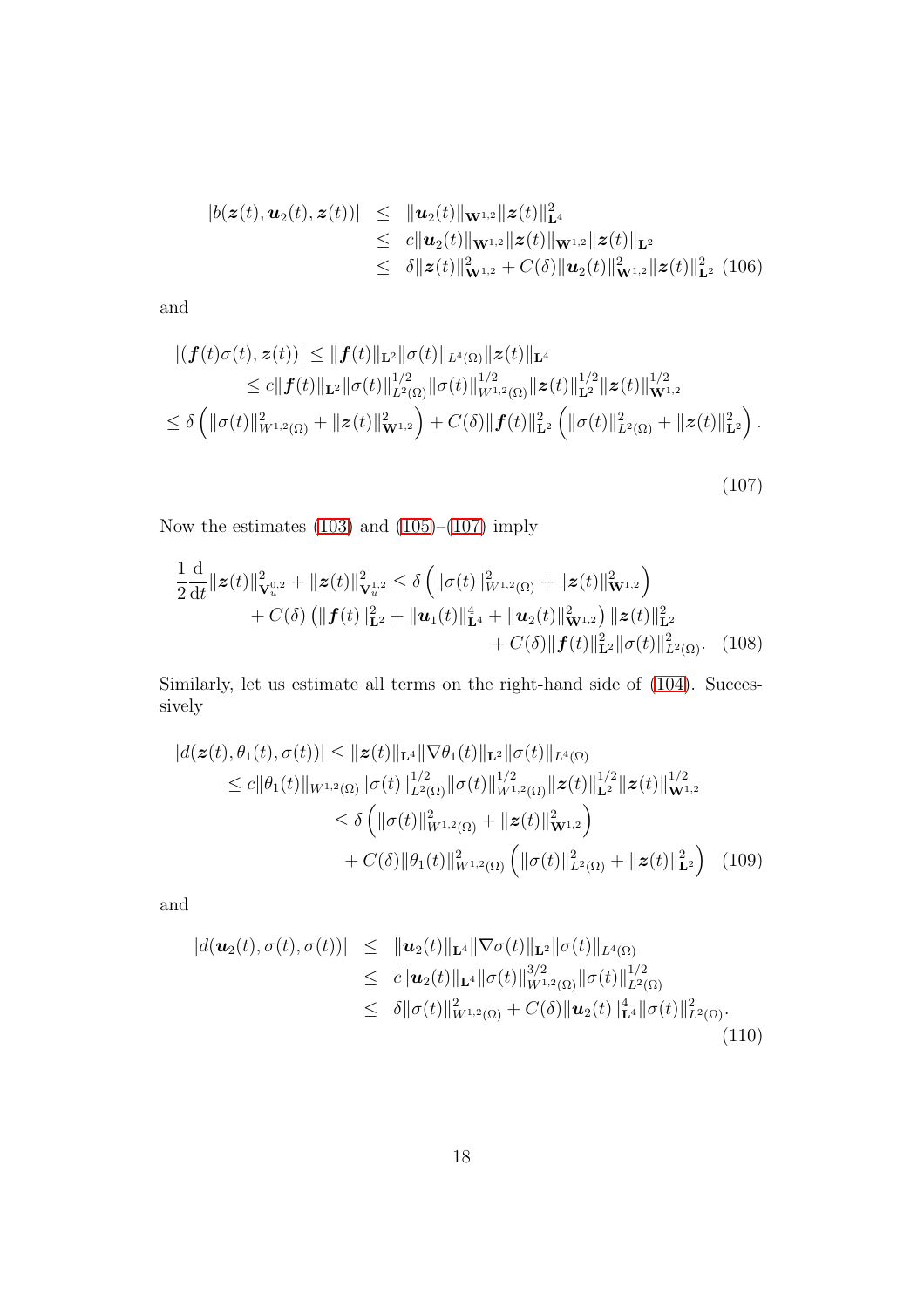For the dissipative terms in [\(104\)](#page-16-1) we have

$$
|e(\mathbf{z}(t), \mathbf{u}_{1}(t), \sigma(t))| \leq c ||\mathbf{z}(t)||_{\mathbf{W}^{1,2}} ||\mathbf{u}_{1}(t)||_{\mathbf{W}^{1,4}} ||\sigma(t)||_{L^{4}(\Omega)}
$$
  
\n
$$
\leq c ||\mathbf{z}(t)||_{\mathbf{W}^{1,2}} ||\mathbf{u}_{1}(t)||_{\mathbf{W}^{1,4}} ||\sigma(t)||_{W^{1,2}(\Omega)}^{1/2} ||\sigma(t)||_{L^{2}(\Omega)}^{1/2}
$$
  
\n
$$
\leq \delta ||\mathbf{z}(t)||_{\mathbf{W}^{1,2}}^{2} + C(\delta) ||\mathbf{u}_{1}(t)||_{\mathbf{W}^{1,4}}^{2} ||\sigma(t)||_{W^{1,2}(\Omega)} ||\sigma(t)||_{L^{2}(\Omega)}
$$
  
\n
$$
\leq \delta (||\mathbf{z}(t)||_{\mathbf{W}^{1,2}}^{2} + ||\sigma(t)||_{W^{1,2}(\Omega)}^{2}) + C(\delta)^{3} ||\mathbf{u}_{1}(t)||_{\mathbf{W}^{1,4}}^{4} ||\sigma(t)||_{L^{2}(\Omega)}^{2}
$$
\n(111)

and in the same way we deduce the inequality

$$
|e(\mathbf{u}_2(t), \mathbf{z}(t), \sigma(t))| \leq c \|\mathbf{u}_2(t)\|_{\mathbf{W}^{1,4}} \|\mathbf{z}(t)\|_{\mathbf{W}^{1,2}} \|\sigma(t)\|_{L^4(\Omega)}
$$
  
\n
$$
\leq \delta \left( \|\mathbf{z}(t)\|_{\mathbf{W}^{1,2}}^2 + \|\sigma(t)\|_{W^{1,2}(\Omega)}^2 \right) + C(\delta)^3 \|\mathbf{u}_2(t)\|_{\mathbf{W}^{1,4}}^4 \|\sigma(t)\|_{L^2(\Omega)}^2.
$$
\n(112)

The last two terms can be estimated as follows:

$$
\begin{split} |(\sigma(t)\bm{f}(t)\cdot\bm{u}_{1}(t),\sigma(t))_{\Omega}| &\leq \|\bm{f}(t)\|_{\mathbf{L}^{2}}\|\bm{u}_{1}(t)\|_{\mathbf{L}^{\infty}}\|\sigma(t)\|_{L^{4}(\Omega)}^{2} \\ &\leq c\|\bm{f}(t)\|_{\mathbf{L}^{2}}\|\bm{u}_{1}(t)\|_{\mathbf{L}^{\infty}}\|\sigma(t)\|_{W^{1,2}(\Omega)}\|\sigma(t)\|_{L^{2}(\Omega)} \\ &\leq \delta\|\sigma(t)\|_{W^{1,2}(\Omega)}^{2}+C(\delta)\|\bm{f}(t)\|_{\mathbf{L}^{2}}^{2}\|\bm{u}_{1}(t)\|_{\mathbf{L}^{\infty}}^{2}\|\sigma(t)\|_{L^{2}(\Omega)}^{2} \end{split} \tag{113}
$$

and finally

$$
\begin{split}\n|(\theta_{2}(t) \boldsymbol{f}(t) \cdot \boldsymbol{z}(t), \sigma(t))_{\Omega}| &\leq \|\theta_{2}(t)\|_{L^{\infty}(\Omega)} \|\boldsymbol{f}(t)\|_{\mathbf{L}^{2}} \|\boldsymbol{z}(t)\|_{\mathbf{L}^{4}} \|\sigma(t)\|_{L^{4}(\Omega)} \\
&\leq c \|\theta_{2}(t)\|_{L^{\infty}(\Omega)} \|\boldsymbol{f}(t)\|_{\mathbf{L}^{2}} \|\boldsymbol{z}(t)\|_{\mathbf{W}^{1,2}}^{1/2} \|\sigma(t)\|_{\mathbf{W}^{1,2}(\Omega)}^{1/2} \|\sigma(t)\|_{L^{2}(\Omega)}^{1/2} \\
&\leq \delta \|\boldsymbol{z}(t)\|_{\mathbf{W}^{1,2}} \|\sigma(t)\|_{W^{1,2}(\Omega)} + C(\delta) \|\theta_{2}(t)\|_{L^{\infty}(\Omega)}^{2} \|\boldsymbol{f}(t)\|_{\mathbf{L}^{2}}^{2} \|\boldsymbol{z}(t)\|_{\mathbf{L}^{2}} \|\sigma(t)\|_{L^{2}(\Omega)} \\
&\leq \frac{\delta}{2} \left( \|\sigma(t)\|_{W^{1,2}(\Omega)}^{2} + \|\boldsymbol{z}(t)\|_{\mathbf{W}^{1,2}}^{2} \right) \\
&\quad + C(\delta) \|\theta_{2}(t)\|_{L^{\infty}(\Omega)}^{2} \|\boldsymbol{f}(t)\|_{\mathbf{L}^{2}}^{2} \left( \|\sigma(t)\|_{L^{2}(\Omega)}^{2} + \|\boldsymbol{z}(t)\|_{\mathbf{L}^{2}}^{2} \right). \tag{114}\n\end{split}
$$

Now the estimates [\(104\)](#page-16-1) and [\(109\)](#page-17-1)–[\(114\)](#page-18-0) imply

<span id="page-18-1"></span><span id="page-18-0"></span>
$$
\frac{1}{2} \frac{d}{dt} ||\sigma(t)||_{V_{\theta}^{0,2}}^{2} + ||\sigma(t)||_{V_{\theta}^{1,2}}^{2} \leq \delta \left( ||z(t)||_{\mathbf{W}^{1,2}}^{2} + ||\sigma(t)||_{W^{1,2}(\Omega)}^{2} \right) \n+ C(\delta) \left( ||\theta_{1}(t)||_{W^{1,2}(\Omega)}^{2} + ||\theta_{2}(t)||_{L^{\infty}(\Omega)}^{2} ||f(t)||_{\mathbf{L}^{2}}^{2} \right) ||z(t)||_{\mathbf{L}^{2}}^{2} \n+ C(\delta) \left( ||\theta_{1}(t)||_{W^{1,2}(\Omega)}^{2} + ||\mathbf{u}_{2}(t)||_{\mathbf{L}^{4}}^{4} + C(\delta)^{2} ||\mathbf{u}_{1}(t)||_{\mathbf{W}^{1,4}}^{4} + C(\delta)^{2} ||\mathbf{u}_{2}(t)||_{\mathbf{W}^{1,4}}^{4} \n+ ||\mathbf{f}(t)||_{\mathbf{L}^{2}}^{2} ||\mathbf{u}_{1}(t)||_{\mathbf{L}^{\infty}}^{2} + ||\theta_{2}(t)||_{L^{\infty}(\Omega)}^{2} ||\mathbf{f}(t)||_{\mathbf{L}^{2}}^{2} \right) ||\sigma(t)||_{L^{2}(\Omega)}^{2}.
$$
\n(115)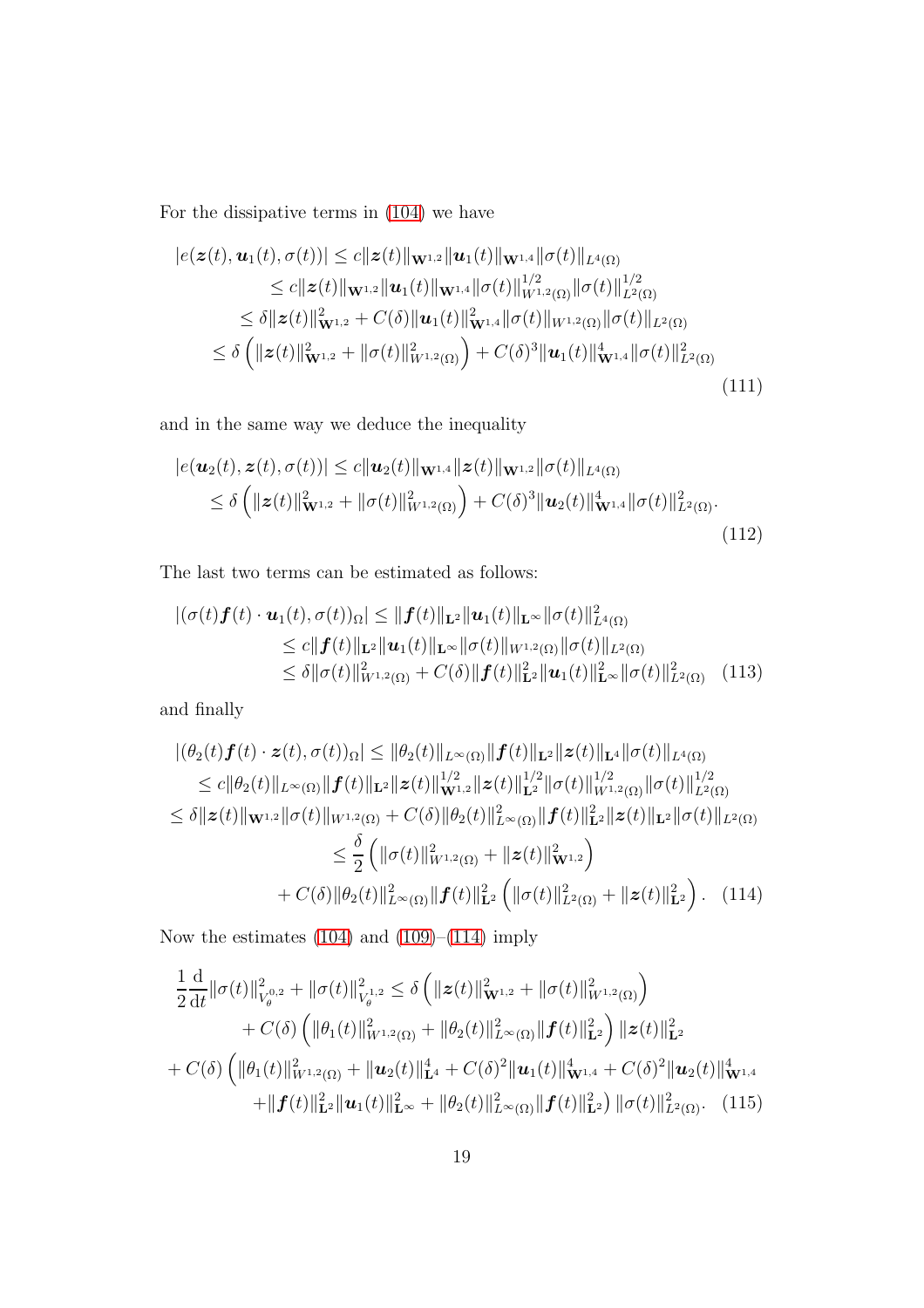Choosing  $\delta$  sufficiently small and summing [\(108\)](#page-17-2) and [\(115\)](#page-18-1) we conclude that

$$
\frac{\mathrm{d}}{\mathrm{d}t}\left(\|\boldsymbol{z}(t)\|_{\mathbf{V}_u^{0,2}}^2 + \|\sigma(t)\|_{V_{\theta}^{0,2}}^2\right) \leq \chi(t)\left(\|\boldsymbol{z}(t)\|_{\mathbf{V}_u^{0,2}}^2 + \|\sigma(t)\|_{V_{\theta}^{0,2}}^2\right),\tag{116}
$$

where  $\chi(t) \in L^1((0,T))$ . Now the uniqueness follows from the fact that  $z(0) = 0$  and  $\sigma(0) = 0$  using the Gronwall lemma.

### <span id="page-19-9"></span>References

- <span id="page-19-4"></span>[1] Adams A., Fournier J.F.: Sobolev spaces, Pure and Applied Mathematics 140, Academic Press (1992)
- <span id="page-19-6"></span>[2] Beneˇs M.: Solutions to the Mixed Problem of Viscous Incompressible Flows in a Channel, Archiv der Mathematik 93, 287–297 (2009)
- [3] Beneš M., Kučera P.: Non-steady Navier–Stokes equations with homogeneous mixed boundary conditions and arbitrarily large initial condition, Carpathian Journal of Mathematics 23, 32–40 (2007)
- <span id="page-19-7"></span>[4] Beneš M., Kučera P.: Solutions to the Navier-Stokes Equations with Mixed Boundary Conditions in Two-Dimensional Bounded Domains, preprint (2010)
- <span id="page-19-0"></span>[5] Díaz J.I., Rakotoson J.M., Schmidt P.G.: Mathematical issues concerning the Boussinesq approximation for thermally coupled viscous flows, PAMM 7, 1101205-1101206 (2007)
- <span id="page-19-5"></span>[6] Frehse J.: A discontinuous solution of mildly nonlinear elliptic systems, Math. Z. 134, 229-230 (1973)
- <span id="page-19-1"></span>[7] Galdi G.P., Rannacher R., Robertson A.M., Turek S.: Hemodynamical Flows. Modeling, Analysis and Simulation. Oberwolfach Seminars 37, Birkhauser (2008)
- <span id="page-19-2"></span>[8] Gresho P.M.: Incompressible fluid dynamics: some fundamental formulation issues, Ann. Rev. Fluid Mech. 23 413–453 (1991)
- <span id="page-19-8"></span>[9] Grisvard P.: Singularities In Boundary Value Problems, Springer-Verlag (1992)
- <span id="page-19-3"></span>[10] Heywood J.G., Rannacher R., Turek S.: Artificial boundaries and flux and pressure conditions for the incompressible Navier–Stokes equations. Intern. J. Num. Meth. in Fluids 22, 325–352 (1996)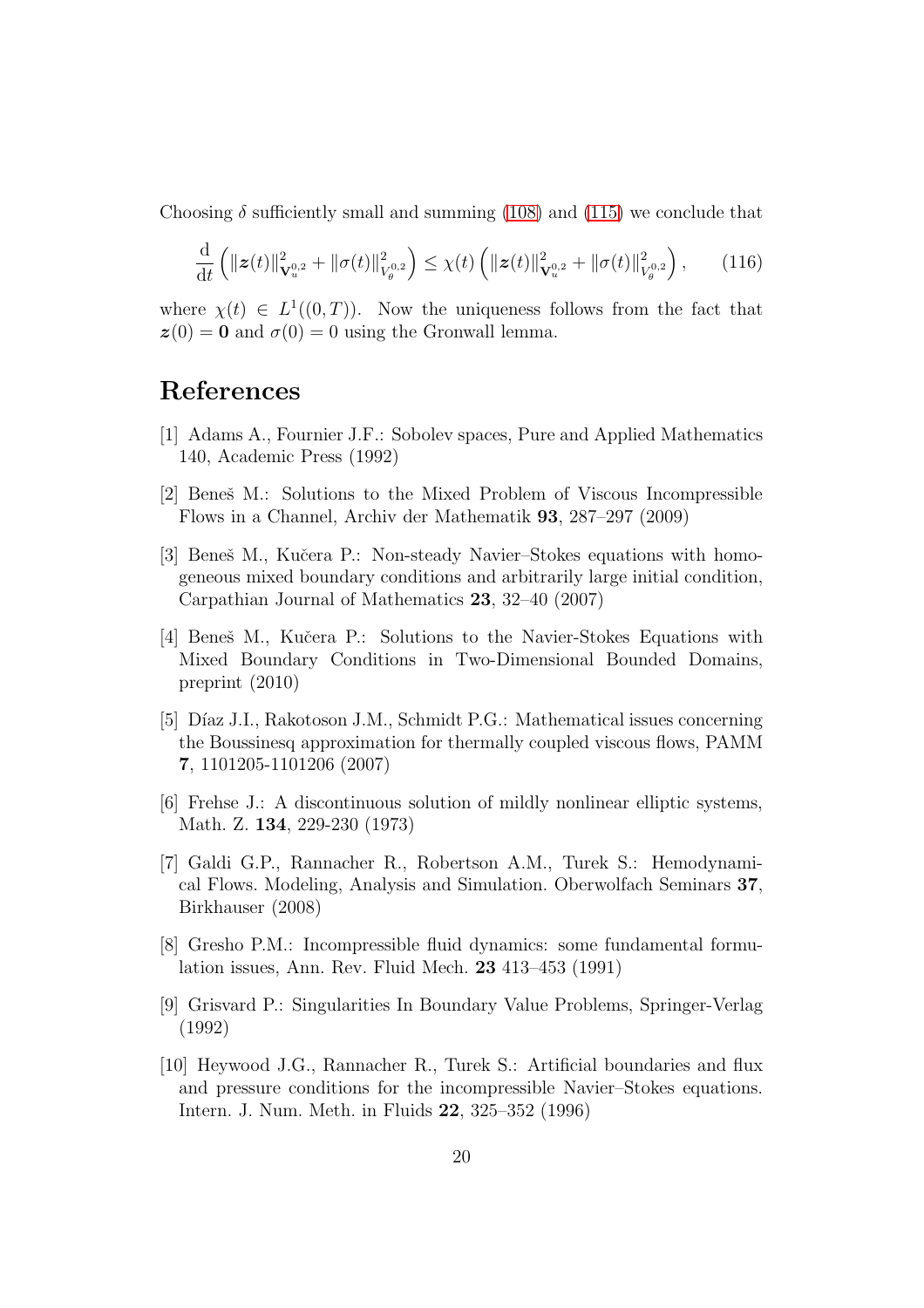- <span id="page-20-5"></span><span id="page-20-0"></span>[11] Kagei Y., Ružička M., Thäter G.: Natural Convection with Dissipative Heating, Communications in Mathematical Physics 214, 287–313 (2000)
- [12] Kraˇcmar S.: Channel flows and steady variational inequalities of the Navier–Stokes type, Vyčislitelnye technologii 7, 83–95 (2002)
- [13] Kraˇcmar S., Neustupa J.: Modelling of flows of a viscous incompressible fluid through a channel by means of variational inequalities, ZAMM 74, 637–639 (1994)
- <span id="page-20-6"></span>[14] Kraˇcmar S., Neustupa J.: A weak solvability of a steady variational inequality of the Navier-Stokes type with mixed boundary conditions, Nonlinear Anal. 47, 4169–4180 (2001)
- [15] Kučera P.: Solution of the Stationary Navier-Stokes Equations with Mixed Boundary Conditions in a Bounded Domain, Pitman Research Notes in Mathematics Series 379, Longman, 127–131 (1998)
- [16] Kučera P.: A structure of the set of critical points to the Navier-Stokes equations with mixed boundary conditions, Pitman Research Notes in Mathematics Series 388, Longman, 201–205 (1998)
- <span id="page-20-8"></span>[17] Kučera P.: Basic properties of solution of the non-steady Navier-Stokes equations with mixed boundary conditions in a bounded domain, Annali dell Universita di Ferrara 55, 289–308 (2009)
- <span id="page-20-7"></span>[18] Kučera P., Skalák Z.: Solutions to the Navier-Stokes Equations with Mixed Boundary Conditions, Acta Applicandae Mathematicae 54, 275– 288 (1998)
- <span id="page-20-2"></span>[19] Kufner A., Sändig A.M.: Some Aplications of Weighted Sobolev Spaces, Teubner-Texte zur Mathematik, Leipzig (1987)
- <span id="page-20-3"></span><span id="page-20-1"></span>[20] Kufner A., John O., Fučík S.: Function Spaces, Academia (1977)
- [21] Ladyzhenskaya O.A., Uraltseva N.N.: Linear and quasilinear equations of elliptic type, Nauka, Moscow, 1964, English translation: Academic Press, New York (1968)
- <span id="page-20-4"></span>[22] Ladyzhenskaya O.A., Solonnikov V.A., Uraltseva N.N.: Linear and quasilinear equations of parabolic type, Translations of Mathematical Monographs 23 American Mathematical Society, Providence, R.I. (1967)